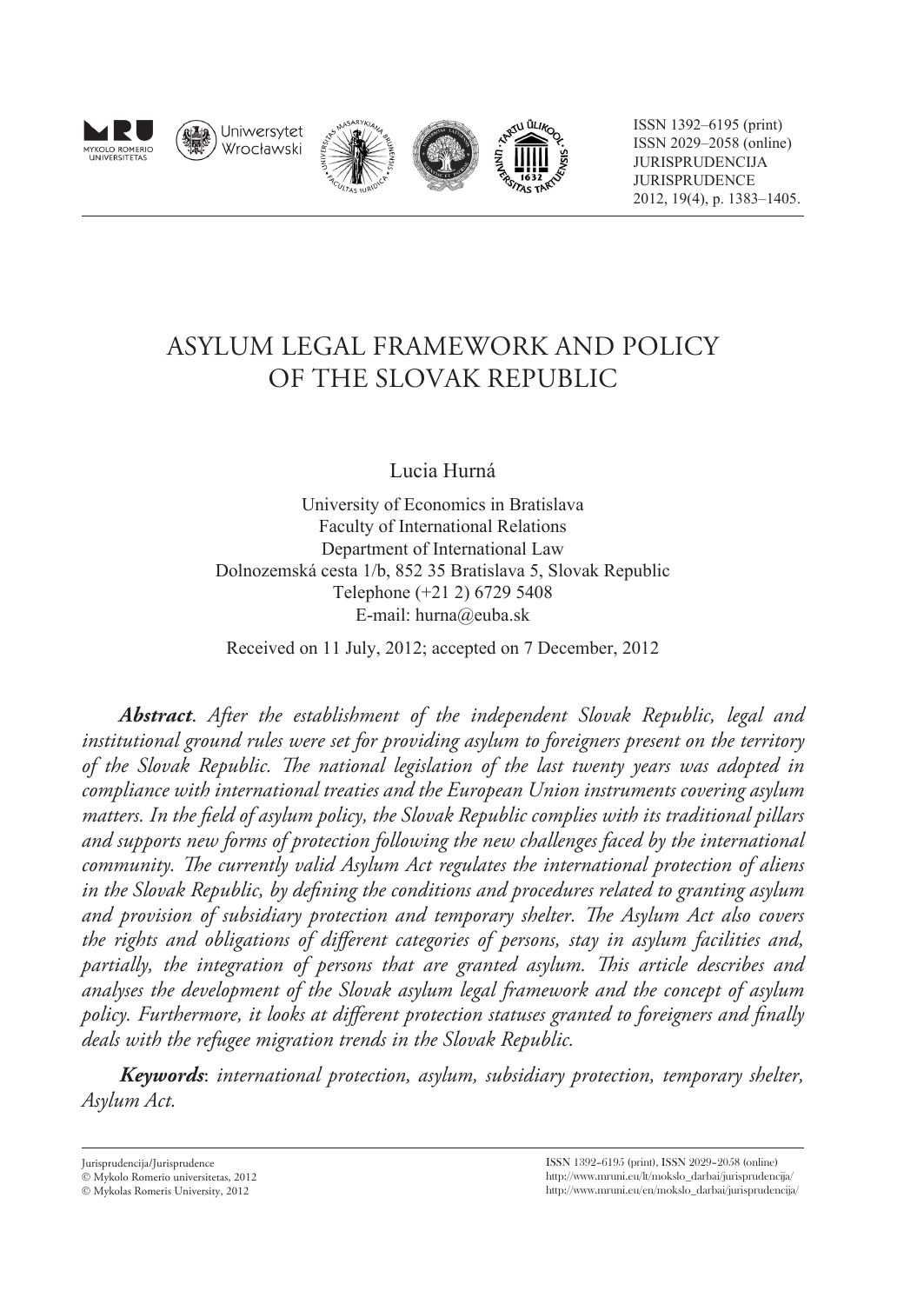## Introduction

In the beginning of the 1990's, after the fall of communism and during the peaceful division of the Czech and Slovak Federal Republic,<sup>1</sup> migration trends in the Slovak Republic started to alter radically. Because of the new societal situation, the Slovak Republic began to undergo an important change in the domain of international migration and a number of problems related to it have come to the foreground. Absolutely new categories of aliens, not well known until then, passing through or living on the territory of the country emerged. State policies dealing with migration were substantially modified and a more open approach towards migration was adopted. From the European Union perspective, the Slovak Republic belongs to the group of Member States who have had to adapt to the increased levels of immigration, in particular after accession to the European Union, and immigration is a relatively recent issue to which they have had to adapt very rapidly.<sup>2</sup>

Asylum seekers form an essential component of international migration on the territory of the Slovak Republic. As the institution of asylum was practically unknown to the former Czechoslovak legal order, the asylum issues in particular represent a new social phenomenon in the Slovak Republic. The Slovak Republic found it necessary to establish an institutional basis and pass the respective legislative and governmental provisions in order to address issues related to asylum.<sup>3</sup> In recent years, the Slovak Republic has introduced important new policies and legal frameworks in that area.

The aim of this article is to analyse the asylum legal framework and policy of the Slovak Republic. The first part of the article describes the development of the Slovak asylum legal framework in the past twenty years. The second part of the article introduces different international protection statuses granted to foreigners present in the territory of the Slovak Republic and the practical exercise and interpretation of different provisions of the national asylum legislation. Furthermore, it focuses on the consistency of these statuses with the Qualification Directive. The last part of the article deals with asylum trends in the Slovak Republic. To achieve these aims, historical, analytical, comparative and descriptive research methods were used.

<sup>1</sup> On 1 January 1993 the independent Slovak Republic was created after the split of the Czech and Slovak Federal Republic.

<sup>2</sup> European Migration Network. *Organisation of Asylum and Migration Policies in the EU Member States.*  2010, p. 22 [interactive]. [accessed on 2012-06-28]. <http://www.emn.sk/phocadownload/emn\_studies/ emn-sk\_study\_on\_organiz\_of\_migr\_asylum\_policy\_synthesis\_report\_en.pdf>.

<sup>3</sup> Guličová, M. G.; Bargerová, Z. *Organisation of Asylum and Migration Policies in the Slovak Republic.*  Bratislava: International Organization for Migration Bratislava, 2008, p. 23 [interactive]. [accessed on 2012-06-27]. <http://www.emn.sk/phocadownload/emn\_studies/emn-sk\_study\_on\_organiz\_of\_migr\_ asylum\_policy\_sr\_en.pdf>.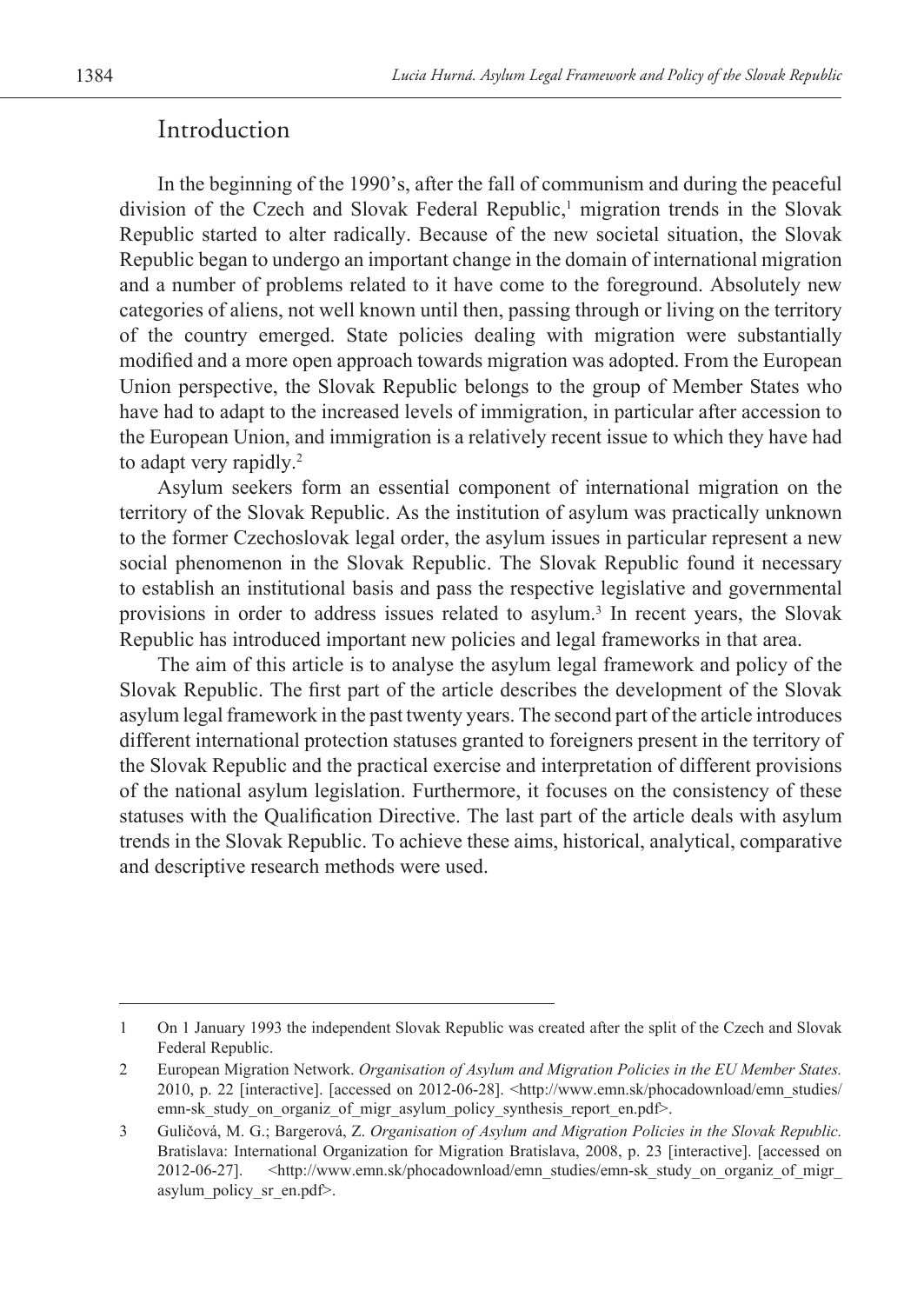## 1. Establishment of the Slovak Asylum Legal Framework

The Slovak Republic provides international protection to those who need it, in accordance with its international obligations, European Union law and national legislation.

The Czech and Slovak Federal Republic, to which the Slovak Republic is a successor, acceded without reservations to the Convention relating to the Status of Refugees<sup>4</sup> on 24 February 1992 and its Protocol relating to the Status of Refugees<sup>5</sup> on 26 November 1991. Immediately after its foundation the Slovak Republic declared its standpoint to the refugee problems by the succession to the abovementioned instruments<sup>6</sup> on 4 February 1993.7 As the majority of other states, even the Slovak Republic adopted national legislation relating to refugees, as a direct result of ratification of both documents.

Article 43 of the Charter of Fundamental Rights and Freedoms,<sup>8</sup> which refers to the duty of the Slovak Republic to grant asylum to those foreigners who are persecuted for the exercise of political rights and freedoms, represents the primary guarantee in the Slovak juridical system. Furthermore, Article 53 of the Constitution of the Slovak Republic<sup>9</sup> stipulates that: "The Slovak Republic shall grant asylum to aliens persecuted for the exercise of political rights and freedoms. Such asylum may be denied to those who have acted to violate the fundamental human rights and freedoms. Details shall be provided by law".

The first legislative act dealing with asylum in the former Czech and Slovak Federal Republic, following the political changes at the end of the 1980s, was the Act on Refugees No. 498/1990 Coll. of 16 November 1990 (federal Refugee Act). The criteria of the federal Refugee Act for granting refugee status had already been based on the Convention relating to the Status of Refugees and the Protocol relating to the Status of Refugees and on humanitarian reasons.10 This Act established procedures for processing applications for refugee status and defined the rights and duties of asylum seekers and refugees.

After the separation of the Czech and Slovak Federal Republic, this federal Refugee Act was revoked in the Slovak Republic and replaced by the new Act on Refugees No. 283/1995 Coll. of 14 November 1995 (Refugee Act). It was adopted by the National

9 The Constitution of the Slovak Republic No. 460/1992 Coll. of 1 September 1992.

<sup>4</sup> Convention relating to the Status of Refugees (adopted on 28 July 1951, entered into force on 22 April 1954). 189 UNTS 150.

<sup>5</sup> Protocol relating to the Status of Refugees (adopted on 31 January 1967, entered into force on 4 October 1967). 606 UNTS 267.

<sup>6</sup> Notification of the Ministry of Foreign Affairs of the Slovak Republic No. 319/1996 Coll. of 19 November 1996.

<sup>7</sup> Source: UNHCR.

<sup>8</sup> Charter of Fundamental Rights and Freedoms, Constitutional Act No. 23/1991 Coll. of 9 January 1991.

<sup>10</sup> European Commission*. Asylum-Seekers and Refugees, a statistical report.* Eurostat Working papers. 1998, Volume 3: Central European Countries (3/1998/E/no 19), p. 26 [interactive]. [accessed on 2012- 06-26]. <http://epp.eurostat.ec.europa.eu/cache/ITY\_OFFPUB/KS-AP-01-012/EN/KS-AP-01-012-EN. PDF>.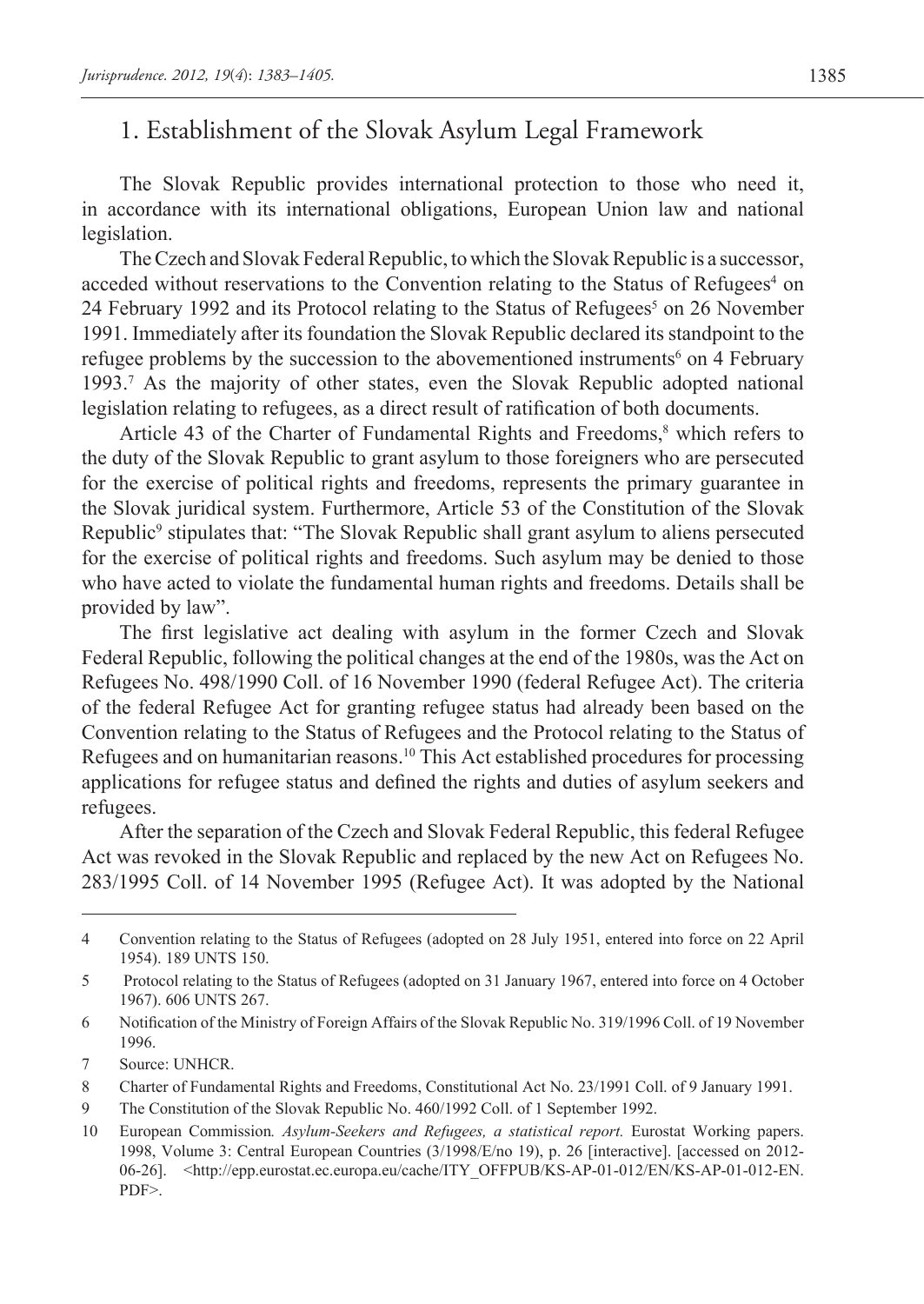Council of the Slovak Republic and entered into force on 1 January 1996. The Refugee Act was presented by many leading politicians as an important effort to adapt legislation and procedures to international circumstances. As regards terminology, the Refugee Act was using the term "refugee" instead of "asylum".

The purpose of the Refugee Act was to lay down the procedures of state authorities on the process of determination of refugee status in the Slovak Republic and to define the rights and duties of aliens who applied for refugee status or who were granted refugee status in the territory of the Slovak Republic.<sup>11</sup> According to the Refugee Act, refugee status could be granted to the alien who, in the country of his or her nationality, had a well-founded fear of being persecuted for reasons of race, religion, nationality, for his or her political opinion or membership of a particular social group and was unable or, owing to such fear, unwilling to go back to the country of his or her origin.<sup>12</sup> Refugee status could also be granted for humanitarian reasons. Furthermore, the Refugee Act also covered aliens who were granted temporary protection on the territory of the Slovak Republic for the purpose of protection against the consequences of war in the country of their origin, or in the country of their former habitual residence (the so-called "de facto refugees"),<sup>13</sup> and that was considered as a novelty provision. The Refugee Act comprised the principle of non-refoulement that protected the applicant who applied for granting refugee status against expulsion or return to a country where this person had reasons to fear persecution.<sup>14</sup>

The procedures for the determination of refugee status were dealt within Part Two of the Refugee Act, comprising questions concerning the commencement of the procedure, the granting of refugee status to aliens, refusal to grant the refugee status, cancellation of the refugee status, accelerated procedure, suspension of the procedure, termination of the procedure, decision on granting the refugee status and the appeal procedure.<sup>15</sup>

According to the Refugee Act, participants in this procedure could be aliens who expressed written or oral intention to apply for recognition of refugee status in the Slovak Republic. An alien could do so directly at a border crossing point at the time of entry into the territory of the Slovak Republic at the police department,16 or within 24 hours after crossing the border of the Slovak Republic at the police department, unless there were serious obstacles, or within the period of permitted stay in the territory of the Slovak Republic at the police department at the place of his or her stay.17 The respective police department, where the alien expressed his or her intention to apply for granting refugee status, was obliged to prepare a written record about it and send it to the

<sup>11</sup> Article 1(1) of the Refugee Act No. 283/1995 Coll.

<sup>12</sup> *Ibid*., Article 7(1).

<sup>13</sup> *Ibid*., Article 1(2).

<sup>14</sup> *Ibid*., Article 4(8).

<sup>15</sup> *Ibid*., Articles 3-16.

<sup>16</sup> The Bureau of Border and Alien Police of the Ministry of the Interior of the Slovak Republic starts the asylum procedure. It is a body of the Ministry of the Interior which, among other tasks, to a limited extend manages asylum procedures.

<sup>17</sup> Article 4(2) of the Refugee Act No. 283/1995 Coll.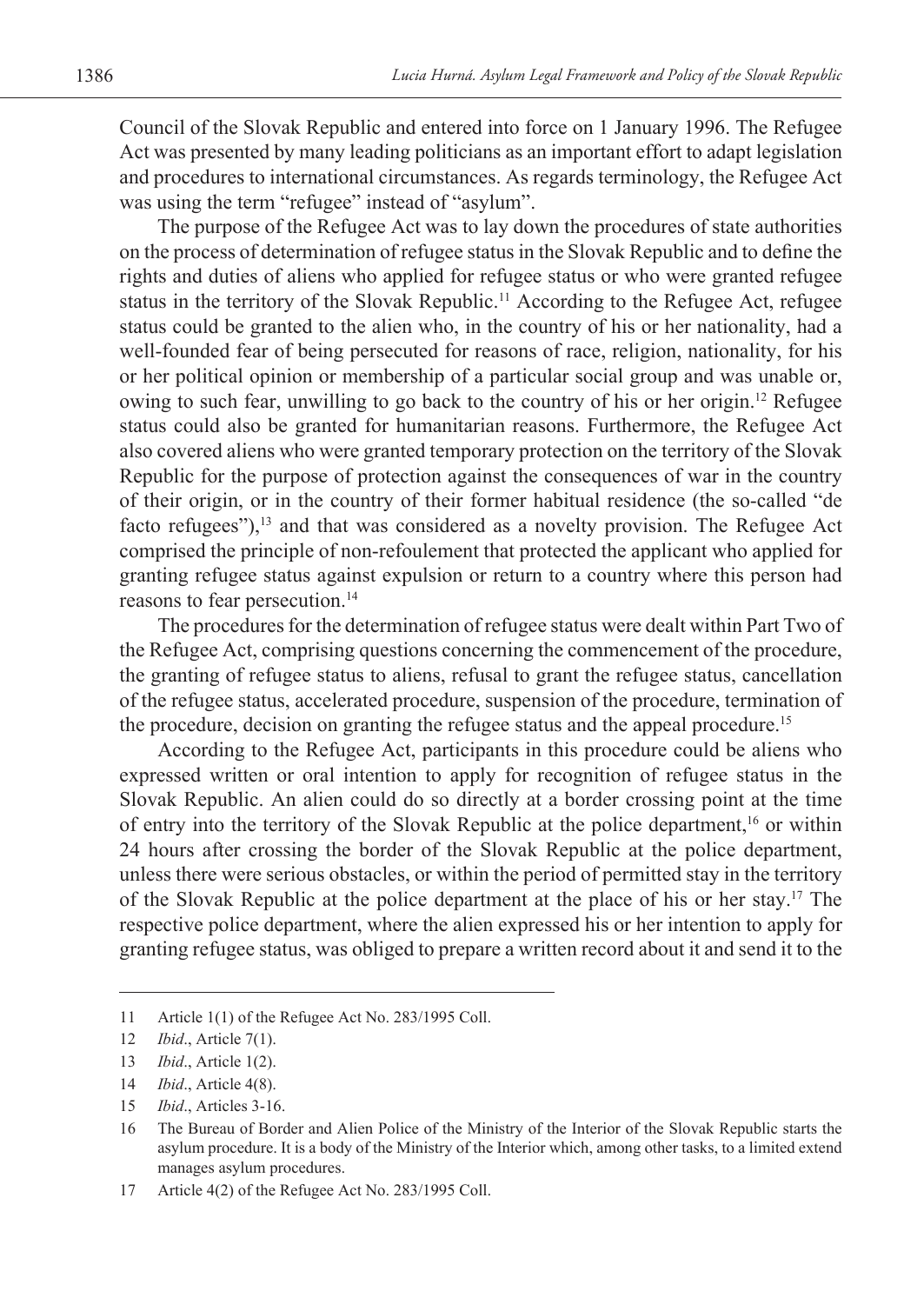Ministry of Interior of the Slovak Republic (Ministry of Interior) without delay. In this connection, the most criticised provision was the 24-hour-rule for applying for granting the refugee status. Although the Refugee Act allowed exceptions to the 24-hour rule, the time limit was considered as too strict because it limited access to the procedure. The police decided whether the alien was to be given access to the procedure or not.18 When aliens were denied access to the procedure, there was no possibility of appeal and they received no written explanation.<sup>19</sup>

The procedure for the determination of refugee status on the territory of the Slovak Republic was under the competency of the Ministry of Interior and its bodies. The Migration Office of the Ministry of Interior (the 'Migration Office')<sup>20</sup> was the first instance in this process. The Migration Office had to take a decision in the procedure determining refugee status within 90 days from the day of its commencement. This decision could be appealed against to the Migration Office within the period of 15 days from its delivery. The Minister for the Interior constituted the appeal authority<sup>21</sup> and had to decide on the appeal within 60 days. The decision taken by the Minister for the Interior could be reviewed by the court<sup>22</sup> according to the Code of Civil Procedure.<sup>23</sup> The appeal procedure was criticized because of the absence of an independent body as the second instance in the procedure for determining the refugee status.

The positive improvement brought about by the Refugee Act was the introduction of the indefinite duration of the refugee status.<sup>24</sup> A recognised refugee was issued a permanent residence permit in the Slovak Republic.<sup>25</sup> According to the former federal Refugee Act, the refugee status was granted only for a period of five years.<sup>26</sup>

The Ministry of the Interior cooperated with the office of United Nations High Commissioner for Refugees during the determination of the refugee status procedure and the representative of the office of United Nations High Commissioner for Refugees could at any time participate in the determination procedure.27

In comparison with the former federal Refugee Act, this new Refugee Act No. 283/1995 Coll. was not only more extensive, but its content was much more elaborated. Significant improvements were adopted regarding the legal status of a recognised refugee

21 Article 14(2) of the Refugee Act No. 283/1995 Coll.

- 23 Code of Civil Procedure No. 99/1963 Coll. of 4 December 1963.
- 24 Article 13(2) of the Refugee Act No. 283/1995 Coll.
- 25 *Ibid.*, Article 17 (1).
- 26 Article 24 of the Refugee Act No. 498/1990 Coll.
- 27 Article 26 of the Refugee Act No. 283/1995 Coll.

<sup>18</sup> *Asylum-Seekers and Refugees, a statistical report*, *supra* note 10.

<sup>19</sup> European Parliament. *Migration and Asylum in Central and Eastern Europe.* Brussels: Working Paper, 2004, p. 61 [interactive]. [accessed on 2012-06-26]. <http://www.europarl.europa.eu/workingpapers/libe/ pdf/104  $en.pdf$ .

<sup>20</sup> The Migration Office of the Ministry of Interior of the Slovak Republic was established in 1993 by the Resolution of the Government of the Slovak Republic No. 501 of 13 July 1993. It is the main state authority responsible for providing comprehensive care for foreigners in need of some form of international protection, including asylum.

<sup>22</sup> *Ibid.*, Article 14 (3).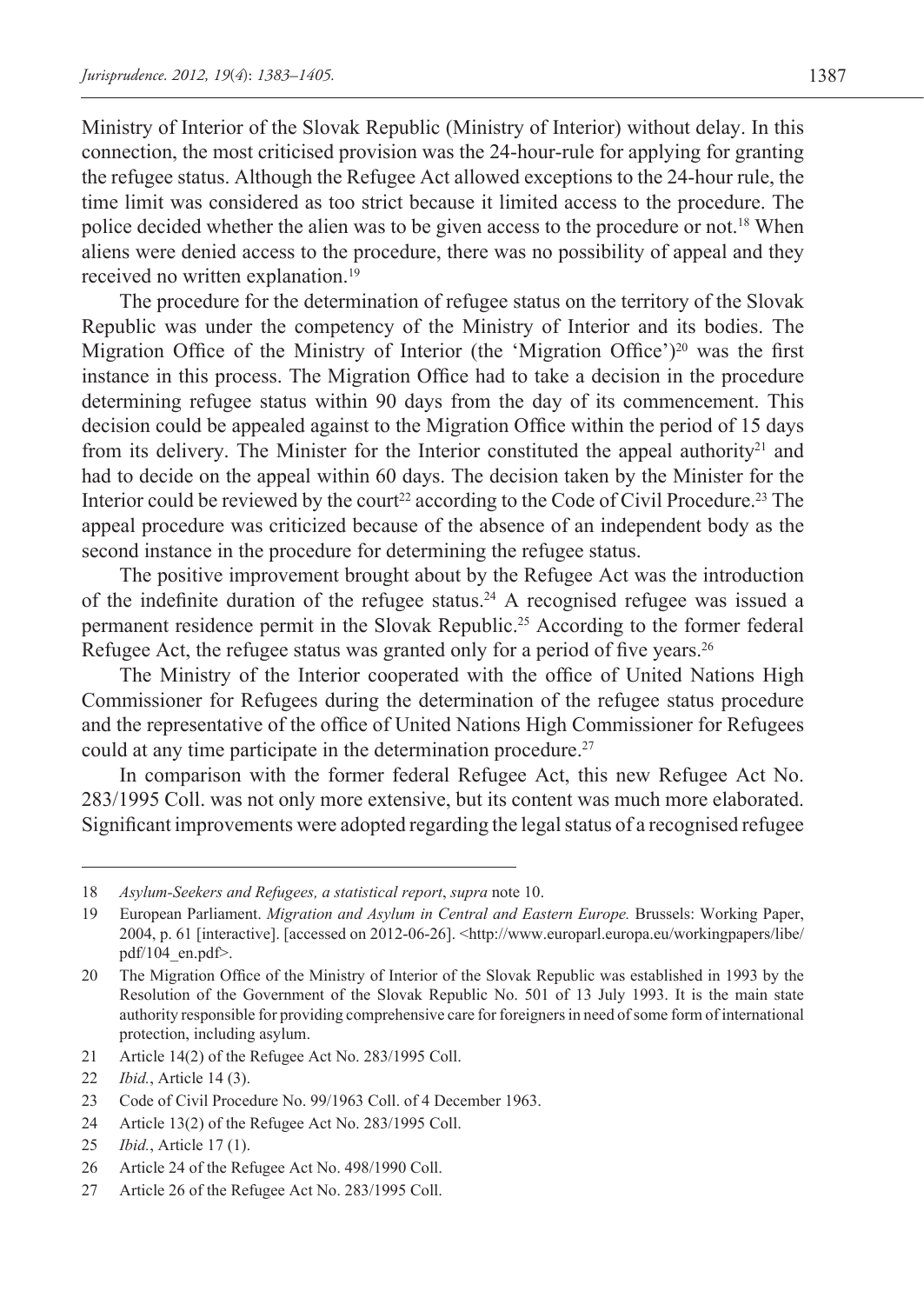and the possibility was provided for a foreigner to obtain temporary protection in the Slovak Republic. But following the European Commission's opinion on the progress towards accession of November 1998, the Slovak asylum legislation needed to be more detailed, particularly regarding access to the procedure.28 The European Commission had the same view in October 1999 and it emphasised that it was necessary to introduce improvements to the asylum procedure.<sup>29</sup> Generally speaking, the Refugee Act was only partially compatible with the asylum requirements of the European Union.

As a consequence of the criticism addressed to the Refugee Act No. 283/1995 Coll., it was amended after five years by Act No. 309/2000 Coll. of 19 September 2000. It entered into force on 1 November 2000. The aim of the amendment was to make it, to a certain extent, less restrictive. The most important change introduced by the amendment was the unlimited access of aliens to the procedure for the determination of refugee status, in other words, the abolition of the 24-hour rule for applying for granting refugee status. The other substantial innovations included the extension of the grounds for granting refugee status by inserting a new paragraph on family reunification, transposition of manifestly unfounded reasons for granting refugee status directly into the Refugee Act, and the obligation to inform the applicants on the decisions made in proceedings in the language they understand. The European Commission welcomed the significant progress in the Slovak asylum legislation in its report published in November 2000.30 Despite the progress, the changes received some criticism. The amendments allowed too strong degree of discretion for border guards and the Migration Office in the examination of the applications. Furthermore, an independent body as the second instance in the procedure for the determination of refugee status had not been established.

During the negotiations for accession of the Slovak Republic to the European Union, differences between the European and Slovak asylum law were still apparent. Following the European Commission's opinion on the progress towards accession of November 2001,<sup>31</sup> the Slovak Republic was not yet fully in line with the acquis in the field of asylum. Accordingly, it was necessary to implement qualitative changes into the Slovak asylum legal framework before the accession to the European Union. Therefore, the National Council of the Slovak Republic adopted a new, more comprehensive Act on Asylum No. 480/2002 Coll. of 20 June 2002 (Asylum Act) that was meeting the requirements of the European Union, including compliance with the Convention

<sup>28</sup> European Commission. *Regular report from the Commission on Slovakia's progress towards accession*, 1998, p. 35 [interactive]. [accessed on 2012-07-02]. <http://ec.europa.eu/enlargement/archives/pdf/key\_ documents/1998/slovakia\_en.pdf>.

<sup>29</sup> European Commission. *Regular report from the Commission on Slovakia's progress towards accession*. 1999, p. 50 [interactive]. [accessed on 2012-07-02]. <http://ec.europa.eu/enlargement/archives/pdf/key\_ documents/1999/slovakia\_en.pdf>.

<sup>30</sup> European Commission. *Regular report from the Commission on Slovakia's progress towards accession.*  2000, p. 69 [interactive]. [accessed on 2012-07-02]. <http://ec.europa.eu/enlargement/archives/pdf/key\_ documents/2000/sk\_en.pdf>.

<sup>31</sup> European Commission. *Regular report from the Commission on Slovakia's progress towards accession.*  2001, p. 81 [interactive]. [accessed on 2012-07-02]. <http://ec.europa.eu/enlargement/archives/pdf/key\_ documents/2001/sk\_en.pdf>.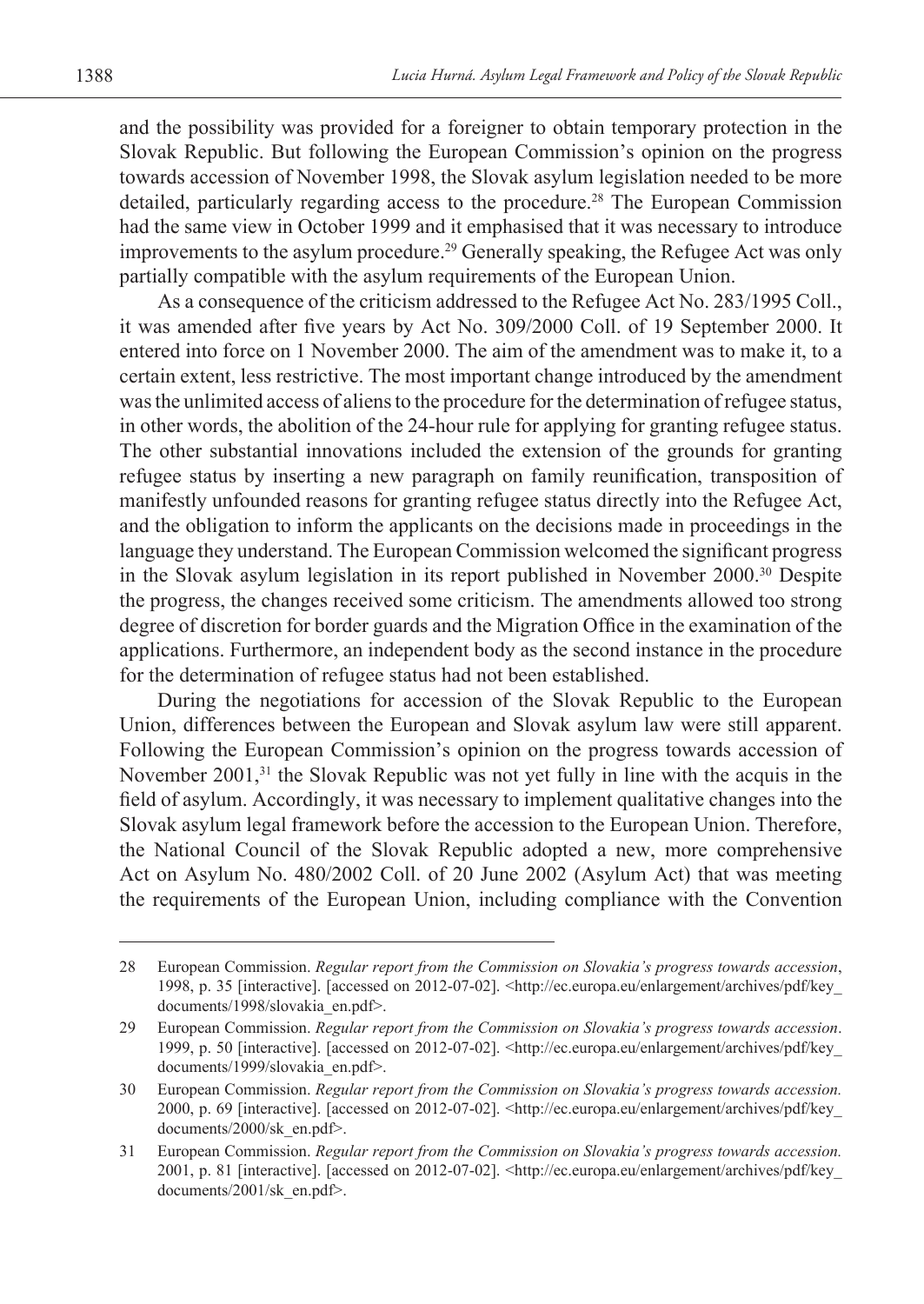relating to the Status of Refugees and the Protocol relating to the Status of Refugees. It entered into force on 1 January 2003. The former Refugee Act No. 283/1995 Coll. as amended by Act No. 309/2000 Coll. was repealed. With a view to harmonise the terminology used in the asylum legislation of the European Union, the term "refugee" disappeared from the new Asylum Act and was replaced by the term "asylum". In comparison with the former Refugee Act, the Asylum Act regulates the asylum matters in more detail. It broadens the grounds for granting asylum, introduces the subsidiary protection status into the Slovak legislation and lays down more complex procedures for granting temporary shelter. It is aimed at making the asylum procedure more effective, above all by preventing the cases of misusing the procedure by third-country nationals who do not qualify for such protection. The Asylum Act also introduces appellate courts as an independent second instance in the asylum procedure. In its report published in October 2002,32 the European Commission emphasised the progress achieved by the Slovak Republic with the adoption of the new Asylum Act.

The Asylum Act is currently valid although since its entry into force it has been amended six times. The Asylum Act was amended for the first time by Act No. 606/2003 Coll. of 6 November 2003, which came into force on 1 January 2004, before the accession of the Slovak Republic to the European Union. With this amendment, no European Union directive was transposed into the Asylum Act. The first amendment did not introduce any essential changes to the Slovak asylum law and it could be described as technical one. The subsequent amendments of the Asylum Act were adopted in order to transpose the European Union directives, i.e. Temporary Protection Directive<sup>33</sup>, Reception Directive34, *Qualification Directive*<sup>35</sup>*, Directive on Asylum Procedures*<sup>36</sup>*.* All of those amendments introduced a range of changes in the field of asylum in the Slovak Republic in legal terms and in practice. Generally speaking, also after the Slovak Republic joined the European Union on 1 May 2004, the process of transposition of the European Union legislation on asylum is still in progress.

The transposition deadline set in the Reception Directive was 6 February 2005.

<sup>32</sup> European Commission. *Regular report from the Commission on Slovakia's progress towards accession*. 2002, p. 108 [interactive]. [accessed 2012-07-02]. <http://ec.europa.eu/enlargement/archives/pdf/key\_documents/2002/sk\_en.pdf>.

<sup>33</sup> Council Directive 2001/55/EC of 20 July 2001 on minimum standards for giving temporary protection in the event of a mass influx of displaced persons and on measures promoting a balance of efforts between Member States in receiving such persons and bearing the consequences thereof. [2001] OJ L 212. The transposition deadline set in the Temporary Protection Directive was 31 December 2002.

<sup>34</sup> Council Directive 2003/9/EC of 27 January 2003 laying down minimum standards for the reception of asylum seekers. [2003] OJ L 31.

<sup>35</sup> Council Directive 2004/83/EC of 29 April 2004 on minimum standards for the qualification and status of third country nationals and stateless persons as refugees or as persons who otherwise need international protection and the content of the protection granted. [2004] OJ L 304. The transposition deadline set in the Qualification Directive was 10 October 2006.

<sup>36</sup> Council Directive 2005/85/EC of 1 December 2005 on minimum standards on procedures in Member States for granting and withdrawing refugee status. [2005] OJ L 326.

The transposition deadline set in the Directive on Asylum Procedure was 1 December 2007, except Article 15 with the transposition deadline set for 1 December 2008.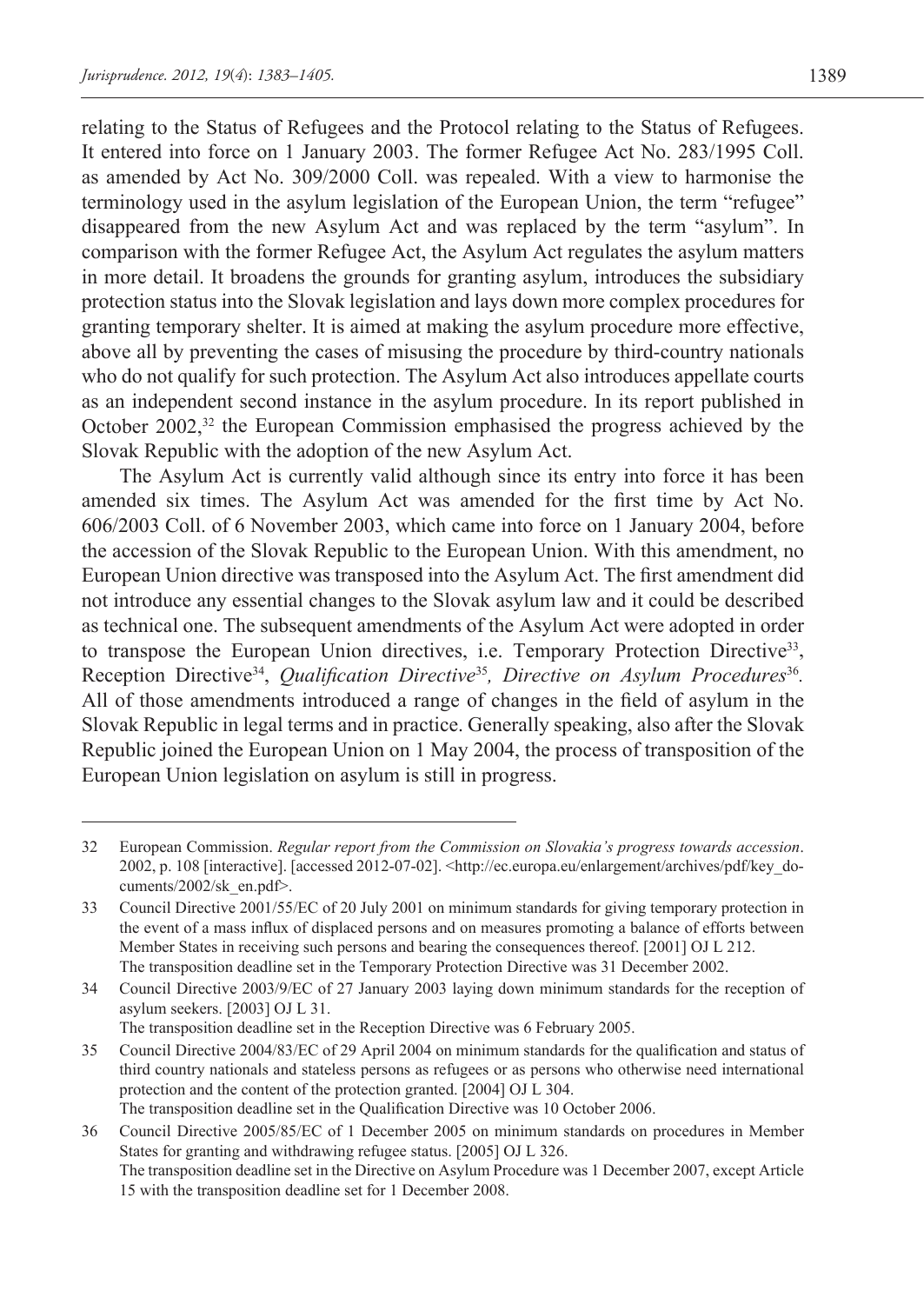The Asylum Act was amended for the second time by Act No. 207/2004 Coll. of 10 March 2004, which came into force on 1 May 2004. With this amendment, Temporary Protection Directive was transposed into the Asylum Act. After this amendment, the applicant older than 14 years of age has an obligation to undergo taking of fingerprints. Furthermore, granting of temporary shelter for the purpose of family reunification was introduced into the Slovak legal order.

The Asylum Act was amended for the third time by Act No. 1/2005 Coll. of 2 December 2004, which came into force on 1 February 2005, to transpose the Reception Directive. The rules on reception conditions for asylum seekers were incorporated in the Slovak legislation even before the adoption of the norms of transposition of the Directive, but after harmonisation they became more clear and detailed. After this amendment, the Asylum Act newly regulates locations where aliens can apply for asylum; sets a time limit, within which the asylum applicant must be informed about his or her rights and duties during the procedure for the determination of the asylum status; it newly determines persons legitimately authorised to have access to the applicant's file in the asylum procedure. It further provides that during the asylum determination procedure asylum seekers are granted basic standards, i.e. accommodation, food or board allowance, basic sanitary products and other things necessary for living, urgent health care (or more extensive health care in specific cases) and pocket money. The most important change introduced by the transposition of the Reception Directive is the fact that for the first time asylum applicants have access to the labour market in the Slovak Republic, if the Migration Office does not issue a decision regarding the granting of the asylum status within one year from the commencement of the asylum determination procedure. In the past, asylum seekers were excluded from the labour market. The amendment act introduces restrictive practice with regard to freedom of movement, as asylum seekers must ask permission to leave the accommodation centre. It also provides that a court is to appoint a guardian for asylum seekers, who are unaccompanied minors.

The Asylum Act was amended for the fourth time by Act No. 692/2006 Coll. of 6 December 2006, which came into force on 1 January 2007 to transpose the Qualification Directive. From that time, the Slovak Republic committed itself to grant the subsidiary protection as another form of international protection in addition to the asylum. It also established the reasons for its rejection, denial, withdrawal and revocation. Before the amendment was adopted, the subsidiary protection was partially covered by the institute of a tolerated stay established by Act No. 48/2002 Coll. on the Stay of Aliens of 13 December 2001 which, however, contained neither all the reasons for providing such a protection, nor the entire ambit of competences that pertained to foreigners in compliance with the Qualification Directive.

The last two amendments of the Asylum Act were contained in Act No. 643/2007 Coll. of 5 December 2007, which came into force on 1 January 2008 and Act No. 451/2008 Coll. of 24 October 2008, which came into force on 1 December 2008. They were adopted following the obligation to transpose the Directive on Asylum Procedures. These amendments introduced new, detailed regulation of the procedure for revoking the identity documents and issuance of asylum seeker's cards to foreign nationals.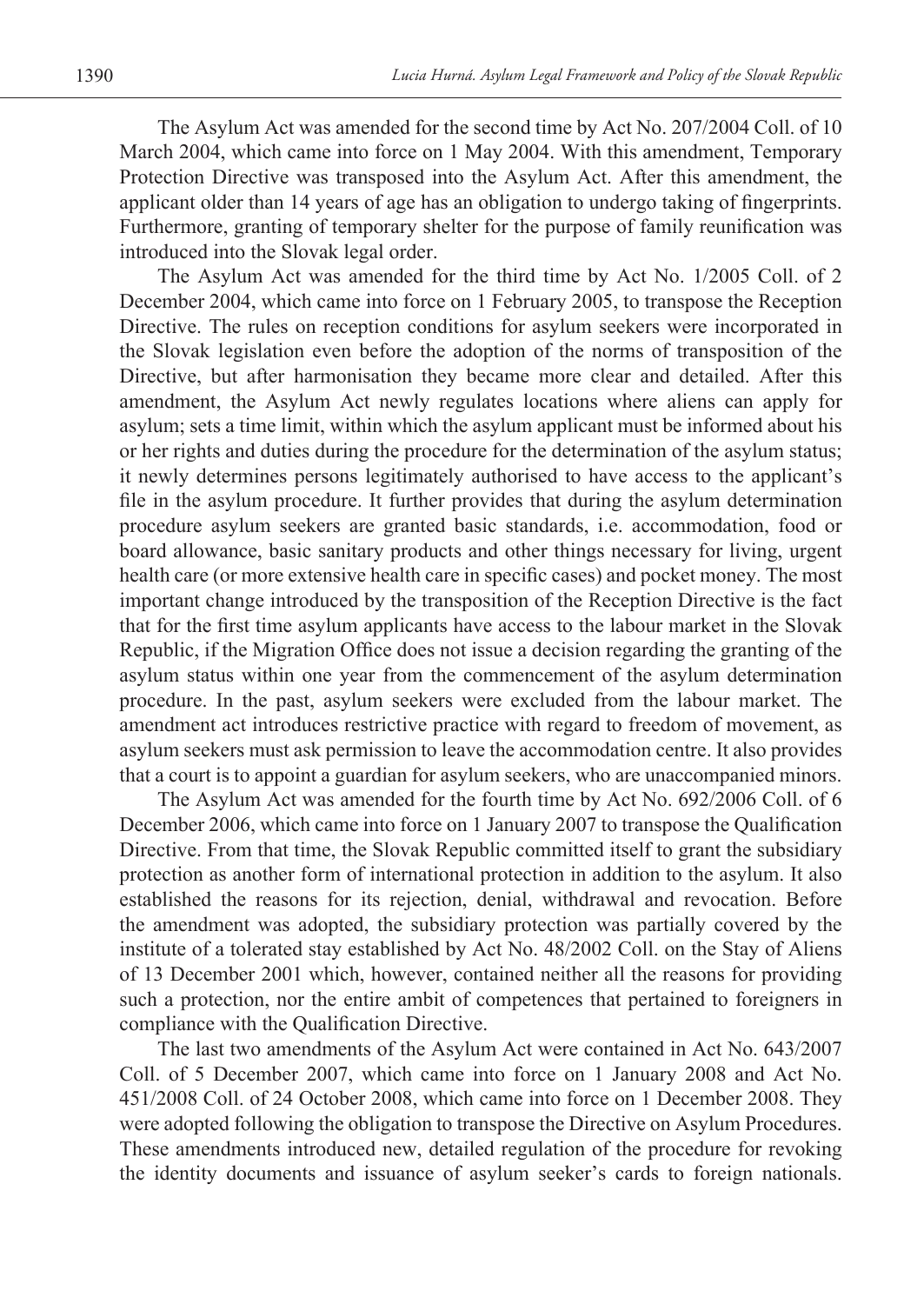Furthermore, the amendments clarify the rules for conducting interviews with asylum seekers with an emphasis on the special rights of unaccompanied minors. It contains an obligation to summon the asylum seeker for an interview by means of a written notice in the language which the asylum seeker is assumed to understand. Interviews with unaccompanied minors can only be conducted in the presence of their guardians who can inform the minor about the importance and possible consequences of the interview and prepare them for the interview. The amendments to the Asylum Act also newly specify the reasons for refusing the application as inadmissible or manifestly unfounded. Since 2008, the United Nations High Commissioner for Refugees has the possibility to participate in the asylum procedure only with a special consent from the asylum seeker. A new provision was also introduced, providing for free legal assistance to unsuccessful asylum seekers in appealing against a negative decision taken in the asylum procedures. This service is provided by the Legal Assistance Centre (state budgetary organisation).

In addition to the legislative changes in asylum matters, the Slovak Republic adopted broad policy papers and strategies, comprising multiannual action plans and policy documents on migration, covering also the area of asylum. After the establishment of the Slovak Republic, the Slovak Government passed Principles of Migration Policy of the Slovak Republic.<sup>37</sup> The latest document is the Migration policy of the Slovak Republic with a perspective by the year 2020, adopted in August 2011.<sup>38</sup>

# 2. Asylum and Other International Protection Statuses Granted by the Asylum Act and their Consistency with the Qualification Directive

The scope of the current Asylum Act, as amended is to regulate the asylum procedure; stipulate the procedure for granting temporary shelter; provide for the rights and obligations of asylum seekers, persons granted asylum, aliens who were granted subsidiary protection, aliens seeking temporary shelter and aliens who have been granted temporary shelter; to stipulate the powers of public bodies in the area of asylum, subsidiary protection and temporary shelter; regulate the integration of persons granted asylum in the society; and regulate the stay in asylum facilities.<sup>39</sup>

The asylum law of the Slovak Republic is developed not only by changes in legislation but also by judges through decisions of courts. The judgements of the Supreme Court of the Slovak Republic or regional courts of the Slovak Republic are not legally binding in general and do not represent a source of law, but have an impact on the practical exercise and interpretation of the different provisions of the Asylum Act. In this connection, the following text contains references to selected judgments of the Supreme Court of the Slovak Republic in asylum matters.

<sup>37</sup> Resolution of the Government of the Slovak Republic No. 846 of 16 November 1993.

<sup>38</sup> Resolution of the Government of the Slovak Republic No. 574 of 31 August 2011.

<sup>39</sup> Section 1 of the Asylum Act No. 480/2002 Coll.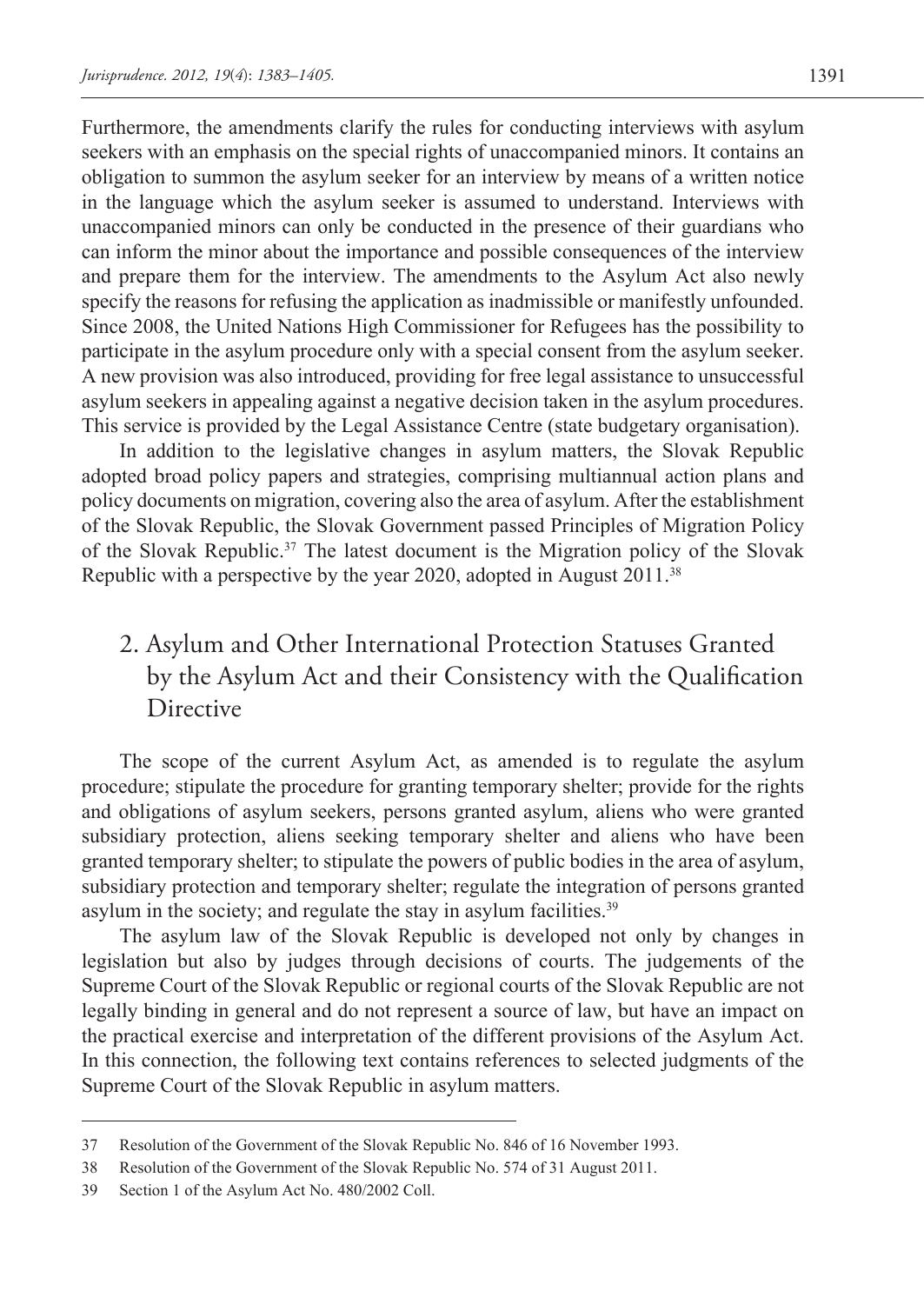According to the Asylum Act, the Slovak Republic grants different protection statuses. International protection can be granted either in the form of asylum, or subsidiary protection.<sup>40</sup> Both kinds of international protection constitute the highest protection statuses possible which foreign nationals can obtain in the Slovak Republic.<sup>41</sup> The Asylum Act also regulates other form of protection granted to foreign nationals, the so-called temporary shelter. Furthermore, according to Act No. 404/2011 Coll. on the Stay of Aliens of 21 October 2011 tolerated stay is another kind of protection that can be granted to foreigners in the Slovak Republic. Tolerated stay is granted beyond the grounds set by the Convention relating to the Status of Refugees and is not harmonised within the European Union. It covers various types of temporary residence of foreign nationals, which predominantly have a humanitarian character and is granted in case foreign nationals fail to satisfy the conditions applying to the granting of permanent or temporary residence. The procedure for granting tolerated stay permit in the Slovak Republic is conducted independently from the asylum procedure set in the Asylum Act, this is why it will be not analysed further.

Asylum<sup>42</sup> means protection of an alien against persecution<sup>43</sup> on the grounds laid down in an international treaty (Convention relating to the Status of Refugees) or a separate regulation (Article 53 of the Constitution of the Slovak Republic).44 Under the Asylum Act, asylum in the Slovak Republic may be granted for three different reasons: for reasons stipulated in the Convention relating to the Status of Refugees (Section 8 of the Asylum Act); for humanitarian reasons (Section 9 of the Asylum Act) and for the purpose of family reunification (Section 10 of the Asylum Act).

The Qualification Directive has clearly had a significant impact on the legal interpretation of the actors of persecution and serious harm in the Slovak asylum law. The Slovak Republic accepted that State, quasi-State or de facto authorities who control the whole or a significant part of the territory and non-State actors<sup>45</sup> could be agents of persecution.46 However, a more restrictive approach to the interpretation of quasi-

<sup>40</sup> Section 2(a) of the Asylum Act No. 480/2002 Coll.

<sup>41</sup> Šnírerová, M.; Volanská, M. *The Different National Practices Concerning Granting of Non-EU Harmonised Protection Statuses in the Slovak Republic*. Bratislava: International Organization for Migration, 2009, p. 14 [interactive]. [accessed on 2012-06-27]. <http://www.emn.sk/phocadownload/ emn\_studies/emn-sk\_study\_on\_granting\_of\_protection\_statuses\_sr\_en.pdf>.

<sup>42</sup> Before the Asylum Act No. 480/2002 Coll. came into force, it was granting the status of a "refugee".

<sup>43</sup> Section 2(d) of the Asylum Act No. 480/2002 Coll.: "Persecution means serious or repeated conduct constituting a severe violation of basic human rights or an accumulation of various measures, which affect an individual in a similar manner."

<sup>44</sup> Section 2(b) of the Asylum Act No. 480/2002 Coll.

<sup>45</sup> In the Slovak Republic, militia groups, armed insurgents, Islamic extremists, unknown Shi'a militants, persons fighting against the presence of foreign troops, family/tribe members in the case of honour killings, groups intimidating and threatening the applicant with expulsion from her house/area of residence, Chechen rebels, "masked armed men dressed in military uniforms speaking Russian", masked men from the Russian federal troops, Kurdish attackers, and group of extremists kidnappers demanding ransom have all been considered as potential non-State actors of persecution or serious harm in the decisions.

<sup>46</sup> Section 2(e) of the Asylum Act No. 480/2002 Coll.: "Actor of persecution or serious harm means 1. the State, 2. political parties or political movements or organisations controlling the State or a substantial part of the territory of the State, or 3. non-State actors, if the entities under points 1 and 2 are unable or unwilling to provide protection against persecution or serious harm."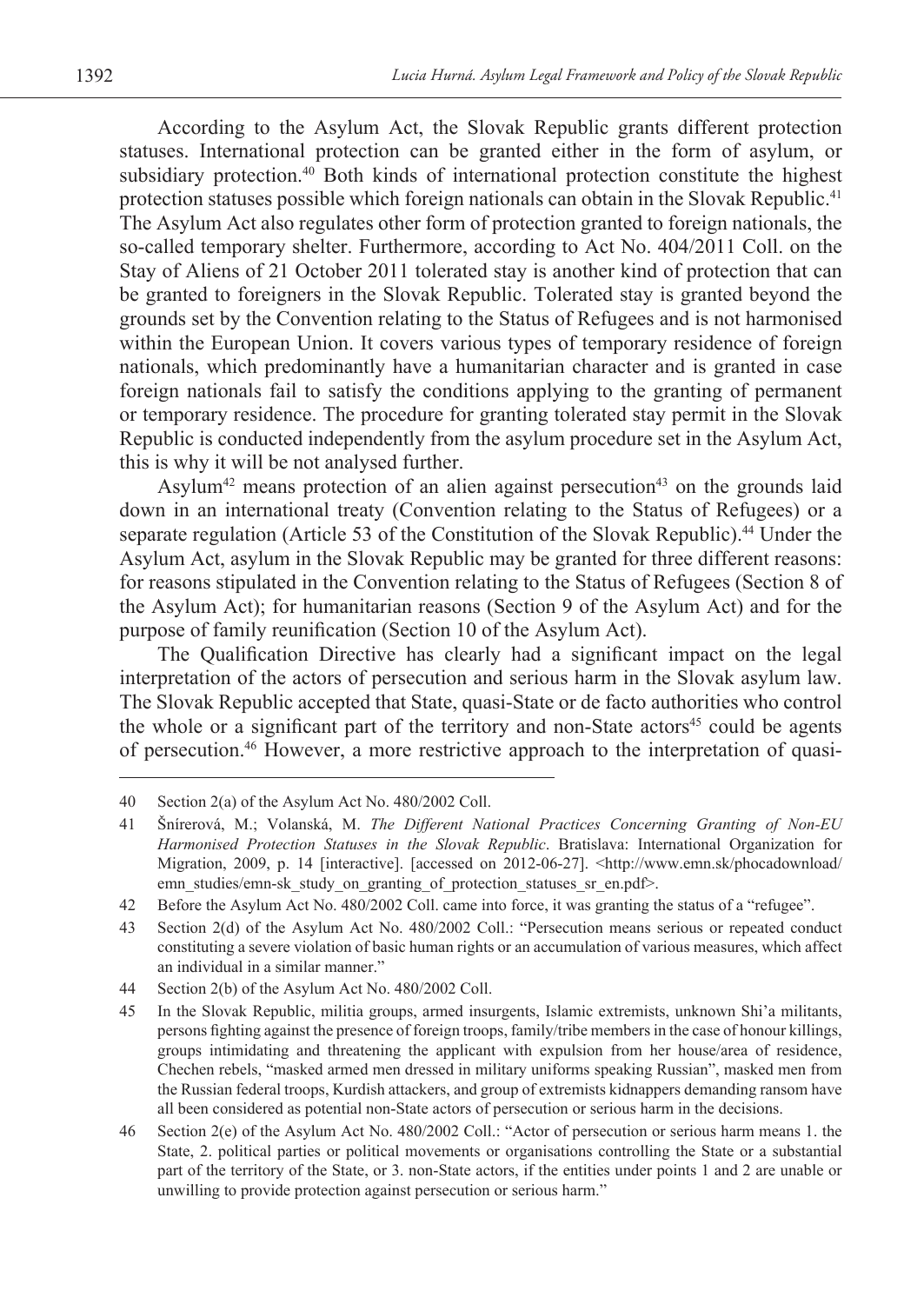State actors and non-State actors is visible in the Asylum Act. The Slovak Asylum Act narrows the scope of Article 6(b) of the Qualification Directive by adding the adjective "political", thus only parties that have or seek to attain political power and that control the State or a substantial part of the territory of a State qualify as actors of persecution. Furthermore, the Slovak Asylum Act narrows the scope of Article 6 (c) of the Qualification Directive because it does not explicitly include international organizations as potential actors of protection.47

The Asylum Act defines entities that can provide protection in the country of origin and sets out the criteria for assessing capacity to provide protection.<sup>48</sup> The State, as an actor of protection, is clearly established in the Asylum Act. The transposition of the Qualification Directive to the extent to which non-State entities, including international organisations, controlling the State or a substantial part of the territory of the State can provide effective and adequate protection is more controversial. Again there are differences in the wording of the legislation compared to Article 7 of the Qualification Directive, as in the Slovak Asylum Act the reference to "parties" is limited to "political parties or political movements" and the "international organisations" as potential actors of protection are not explicitly mentioned in the Asylum Act.49 In the view of the UNHCR*,* most of the decisions in the Slovak Republic did not spell out any established or specific criteria relating to the adequacy or effectiveness of protection in terms of what constituted "reasonable steps to prevent persecution or serious harm", and rarely any analysis of whether actors of protection operated an "effective legal system" as provided for in the Qualification Directive.50 Moreover, the decision practice of the Slovak Migration Office displays a lack of critical review of the potential actors of protection with respect to the Russian Federation.<sup>51</sup>

The Slovak Republic grants asylum under Section 8 of the Asylum Act to a foreign national who has well-founded fear of being persecuted in his or her country of origin on the grounds of race, ethnicity or religion, or for holding certain political views or membership in a certain social group, and due to these fears he or she cannot or does not want to return to that country, or if he or she is persecuted in his or her country of origin for exercise of political rights and freedoms. According to the UNHCR analysis,

- 49 *Ibid*., p. 48.
- 50 *Ibid.*, p. 50.

<sup>47</sup> UNHCR. *Asylum in the European Union. A study of the implementation of the Qualification Directive*. Brussels, 2007, p. 42 [interactive]. [accessed on 2012-12-19]. <http://www.unhcr.org/47302b6c2.html>.

<sup>48</sup> Section 19a(6) of the Asylum Act No. 480/2002 Coll.: "When assessing an application for granting asylum, the Ministry shall stem from the fact that protection against persecution or serious harm is usually provided in the country of origin when the State, political parties or political movements, or organisations controlling the State or a substantial part of its territory, take reasonable steps to prevent the persecution or suffering of serious harm, in particular, by means of an effective legal system for the detection, prosecution and punishment of acts constituting persecution or serious harm, and the applicant has access to such protection."

<sup>51</sup> With regard to Chechens, most parts of the Russian Federation are accepted as possible areas of internal protection. The decisions do not demonstrate any analysis as to how far the Russian authorities can be considered as potential actors of protection, even though they may at the same time be considered as perpetrators of persecution or serious harm.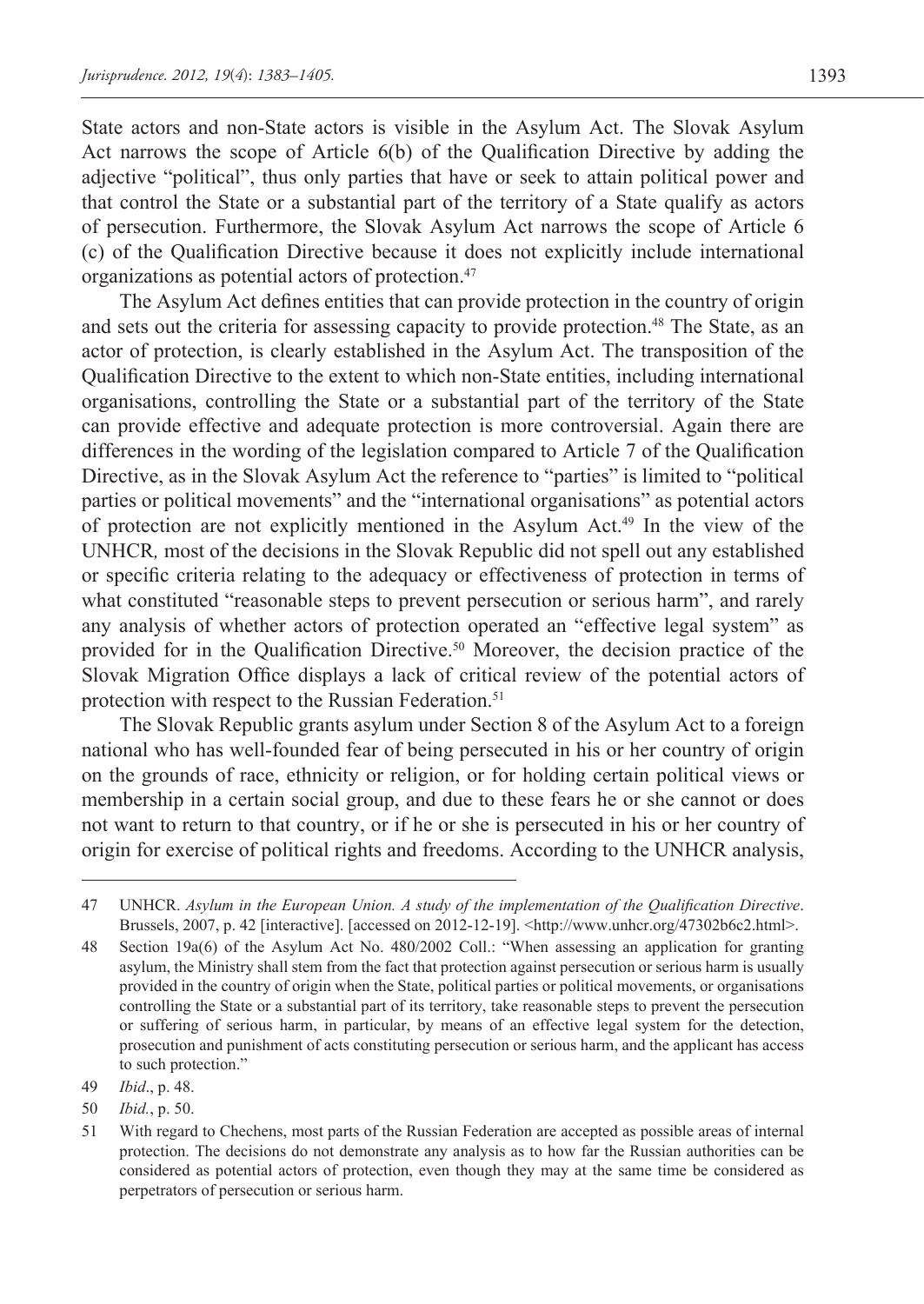the persons who are compelled to leave their country of origin as a result of fear of persecution or serious harm in the context of generalised violence are not recognised as refugees under the Convention relating to the Status of Refugees (for example, Chechens, Iraquis, Palestinians, Afghanistanians).<sup>52</sup> Pursuant to the Judgement of the Supreme Court of the Slovak Republic, File No. 1Sža/7/2009 of 21 April 2009: If the grounds for asylum application (unfreedom, the impossibility to express freely), arise from a generally known situation in the country of origin, without the necessity of the claimant to prove his legitimacy of fear or fear of persecution (as the fact defined in Section 2(d) of the Asylum Act), at the time of filing the application for asylum, i.e. usually at the time immediately succeeding the departure from the country of origin, the decision of the Migration Office not to grant asylum to the applicant is legitimate (applicant from China).53 According to the Judgement of the Supreme Court of the Slovak Republic, File No. 1Sža/78/2010 of 12 October 2010: Institution of asylum is applicable to a limited extent i.e. only concerning the persecution of legally recognised grounds, when the very existence of human beings and the rights and freedoms associated with it is protected only by the Institute, while the granting of asylum under Section 8 of the Asylum Act is objectively connected to the existence of persecution as a fact defined in Section 2(d) of the Asylum Act or to the justified concerns of this fact, and in both cases at the time of application for asylum, that is usually in the period immediately following the departure from the country of origin (applicant from Nigeria).<sup>54</sup>

Although asylum granted on humanitarian grounds is governed by the Asylum Act, it is not harmonised at the European Union level and it is specially adapted to the conditions of the Slovak Republic. The Migration Office may grant asylum also on humanitarian grounds, even where no reasons for granting asylum under Section 8 of the Asylum Act are found within the procedure. It means that the asylum status can be granted also beyond the grounds set by the Convention relating to the Status of Refugees and laid down in the Asylum Act. There is no definition of exact conditions for granting asylum on humanitarian grounds in the Asylum Act, but Regulation No. 4/2003 of the Ministry of the Interior of the Slovak Republic stipulates that asylum on humanitarian grounds may be granted to a foreign national who has failed in the asylum procedure and belongs to the group of elderly persons, traumatised persons or persons with serious diseases, whose return to the country of origin could cause major physical or psychological suffering or even death. There is no entitlement to grant asylum on humanitarian grounds and it is examined by the Migration Office on an individual basis. In case a third-country national is not granted asylum on humanitarian grounds, the Migration Office shall review whether the conditions for granting subsidiary protection are complied with. According to the Judgement of the Supreme Court of the Slovak

<sup>52</sup> *Asylum in the European Union*, *supra* note 46, p. 12, 87.

<sup>53</sup> UNHCR. *Rozsudky Najvyššieho súdu Slovenskej republiky v azylových veciach v rokoch 2008-2010*. 2010, p. 32 [interactive]. [accessed on 2012-12-17]. <http://www.unhcr-centraleurope.org/sk/pdf/zdroje/ pravne-materialy/narodne-azylove-systemy-v-strednej-europe/rozsudky-najvyssieho-sudu-sr-v-azylovych-veciach-vrokoch-2008-2010.html>.

<sup>54</sup> *Ibid.*, p. 26−27.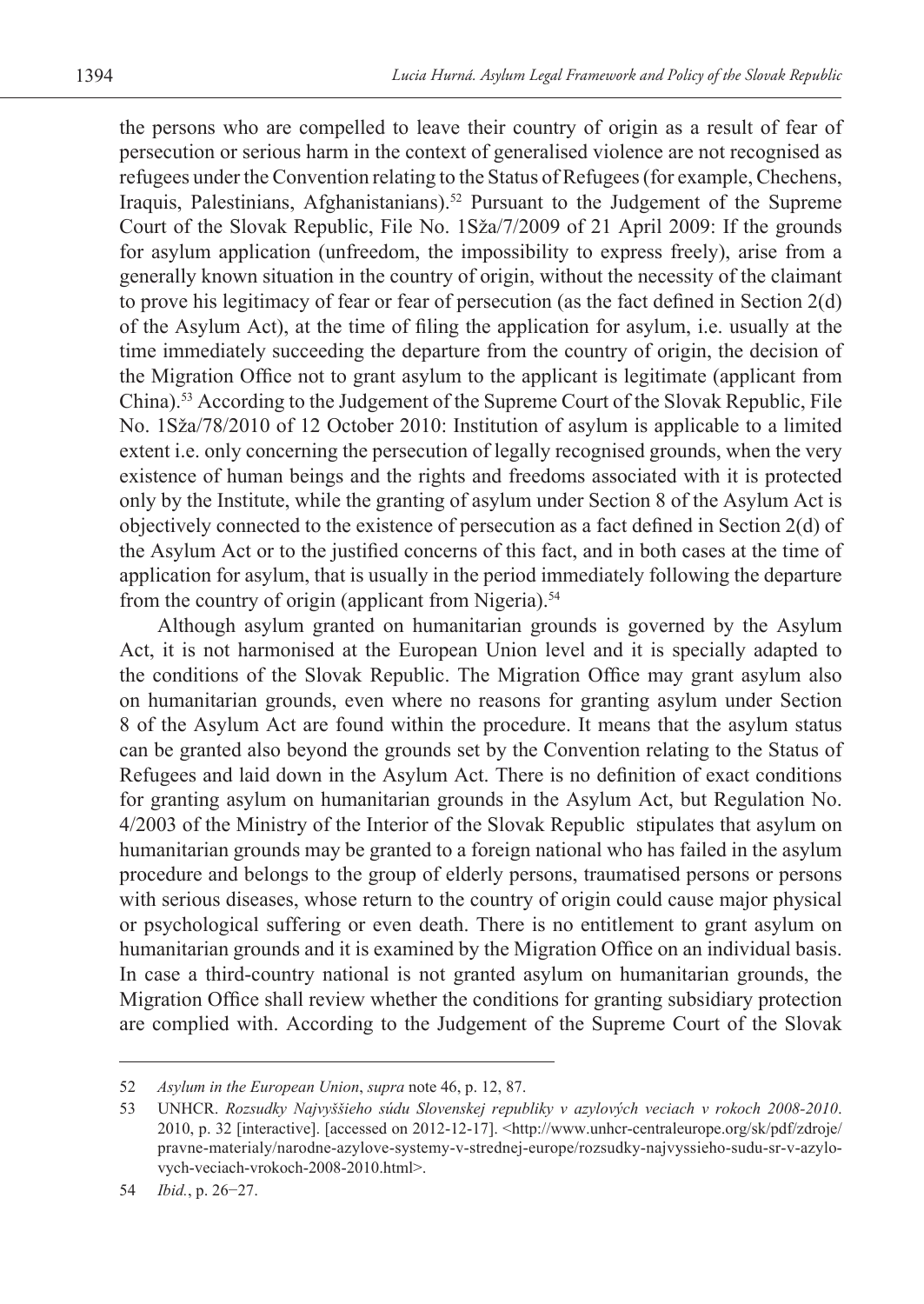Republic, File No. 1Sža/11/2009 of 26 May 2009: The Asylum Act does not explicitly oblige the administration body to include a negative decision on granting asylum on humanitarian grounds under Section 9 of the Asylum Act into the verdict. As this is not a claim that must be decided by the administration body ex lege, but it is an outcome of the administrative deliberation of the administration body that is not reviewable by the court, the objection of the claimant that the administrative body did not deal with the possibility of granting asylum on humanitarian grounds will not stand, especially where there was no dispute that claimant did not allege during the administrative proceedings that there were reasons stated in the present provision (applicant from India).<sup>55</sup>

The Asylum Act allows for reunification of a person granted asylum with their family but it does not allow family reunification for a person who was granted asylum on humanitarian grounds in the Slovak Republic. Upon meeting the conditions stipulated in the Asylum Act, asylum in the Slovak Republic for the purpose of family reunification is granted to the spouse of a foreign national who has been granted asylum, to their single children before they complete 18 years of age, or to the parents of a single foreign national younger than 18 years who has been granted asylum.

The Asylum Act regulates the asylum granting procedure in detail. The application for asylum is first processed by the police department (Asylum Department of the Bureau of Border and Alien Police), which starts the asylum procedure. At present, foreigners can submit a statement when entering the territory of the Slovak Republic at the border check point, after entering the territory of the Slovak Republic at the reception centre, or in the transit zone of an international airport. In addition to those places, the statement may also be submitted at specialised facilities (police detention department for foreign nationals, healthcare facility, prison, remand prison or facility providing social and legal protection of children and social guardianship), to which foreign nationals are placed for various reasons. It is not possible to apply for asylum abroad, e.g. at the embassy or a consulate.<sup>56</sup> Once a foreigner applies for asylum in the Slovak Republic, the application is considered by the Migration Office. After the statement has been submitted, the competent employee of the Migration Office shall conduct the initial interview with the foreigner. Foreigners who claim asylum in the Slovak Republic remain under the care of the Migration Office, which also provides them with all the necessary social assistance during their stay in the centres for asylum seekers until their asylum application is decided. The duration of the asylum procedure varies for different applicants. Based on the law, the Migration Office shall decide within 90 days from the day of commencing the procedure. All cases are individually considered and the time it takes to arrive at decisions varies accordingly. The Migration Office adopts its decisions mainly on the basis of the results from the interviews and the information on the applicant's country of origin. According to the Judgement of the Supreme Court of the Slovak Republic, File No. 1Sža/48/2010 of 18 May 2010: Assessing the credibility of an asylum seeker is the result of an overall evaluation

<sup>55</sup> *Rozsudky Najvyššieho súdu Slovenskej republiky v azylových veciach v rokoch 2008-2010, supra* note 53, p. 24.

<sup>56</sup> Guličová, M. G.; Bargerová, Z., *supra* note 3, p. 30.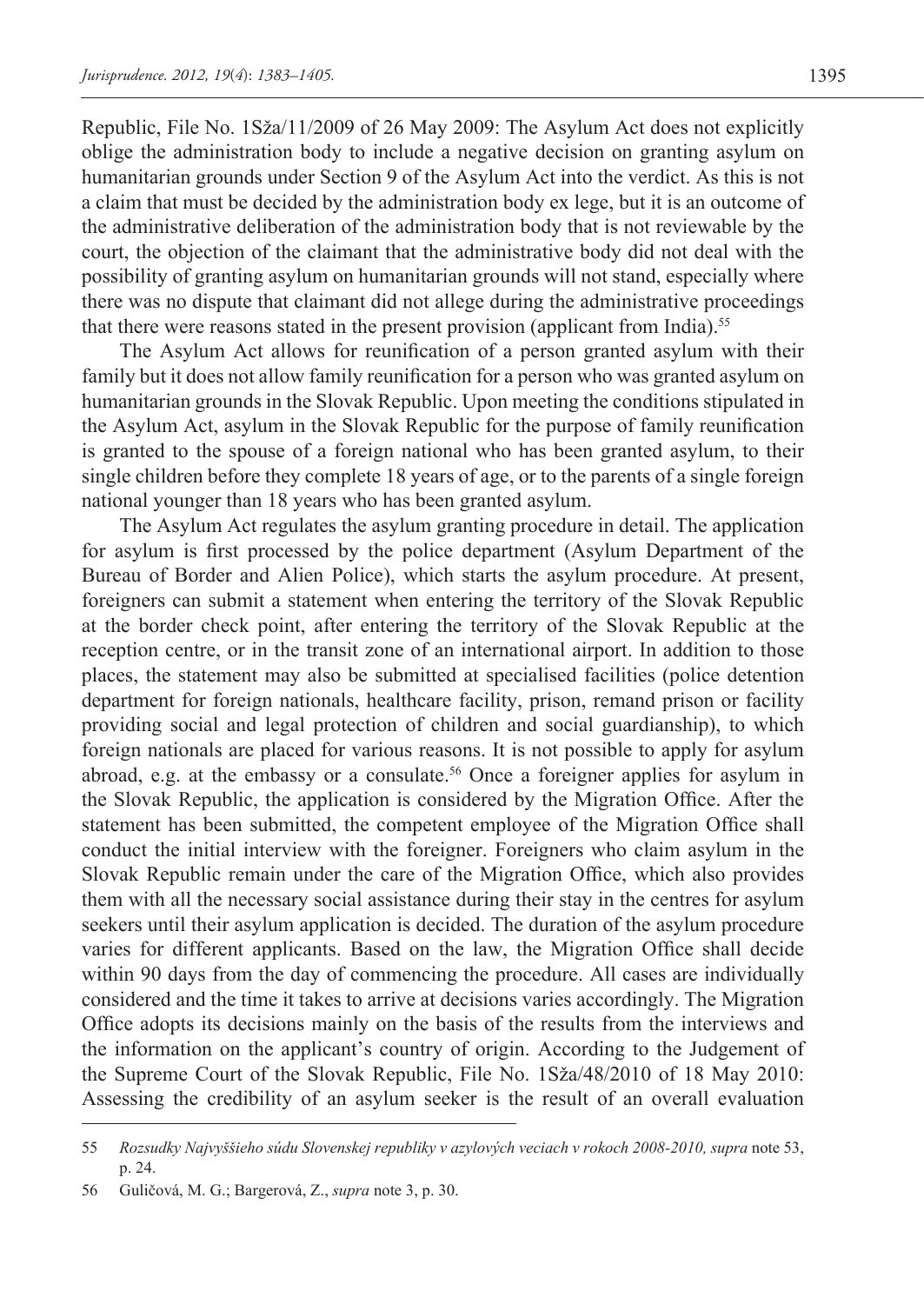process and deliberation of the defendant on the personality of the asylum seeker with regard to the degree of reality or credibility of his allegations concerning the reasons for leaving his country of origin when they are confronted with common knowledge about the country of origin. For coming to a conclusion of untrustworthiness of the asylum seeker, the decisive factors cannot be only some minor inconsistencies or ambiguities explained only by mistake in the arguments of the asylum-seeker, but the fundamental contradictions in the testimonies that the administrative body recognises (applicant from Pakistan).<sup>57</sup> Decisions on granting asylum are issued for an indefinite period of time. A person who has been granted asylum has the right to permanent residence in the territory of the Slovak Republic.58 The favourable decision is followed by a process to help the recognised refugee integrate into the Slovak society.

The Asylum Act also introduced different kinds of negative decisions made by the Migration Office, i.e. an asylum application can be rejected as inadmissible, as manifestly unfounded, or granting of asylum can be denied. The Asylum Act contains obligatory provision on "internal protection" as one of the reasons for denying asylum.59 Also in this case the Slovak legislation differs from the Qualification Directive because its Article 8 on internal protection in the determination of refugee status is optional. The Qualification Directive demands that the assessment of an application for international protection is carried out on an individual basis, and takes all the relevant facts into account. This also applies to any assessment of a potential internal protection alternative within the country of origin. However, according to the UNHCR opinion, the decisions in the Slovak Republic revealed a generic assessment of safety in the country of origin for one group of applicants, without apparent reference to the particular circumstances of each case. For example, the decision-making practice of the Slovak Migration Office displays a lack of critical review of the potential actors of protection with respect to the Russian Federation. With regard to Chechens, most parts of the Russian Federation are accepted as possible areas of internal protection.<sup>60</sup> Moreover, some Slovak decisions revealed a tendency to dismiss evidence of violation of human rights in the proposed internal protection area.<sup>61</sup>

The Asylum Act covers the establishment of an independent review authority, where appeals against negative decisions of the first administrative instance, the Migration Office, may proceed to court.<sup>62</sup> Legal remedies against the decisions of the Migration

<sup>57</sup> *Rozsudky Najvyššieho súdu Slovenskej republiky v azylových veciach v rokoch 2008-2010*, *supra* note 53, p. 24.

<sup>58</sup> Section 24(1) of the Asylum Act No. 480/2002 Coll.

<sup>59</sup> Section 13(4)(d) of the Asylum Act No. 480/2002 Coll.: "The Ministry shall also deny granting of asylum, when the applicant could have availed himself/herself of an effective protection in a different part of the country of origin, if there is no well-founded fear of his/her persecution in this part of the country and the applicant can reasonably be expected to stay there; at that the Ministry shall have regard to the general circumstances prevailing in that part of the country and to personal circumstances of the applicant."

<sup>60</sup> UNHCR. *Asylum in the European Union. A study of the implementation of the Qualification Directive* [interactive]. Brussels, 2007, p. 59 [accessed on 2012-12-19]. <http://www.unhcr.org/47302b6c2.html>.

<sup>61</sup> *Ibid.*, p. 61.

<sup>62</sup> Section 21 of the Asylum Act No. 480/2002 Coll.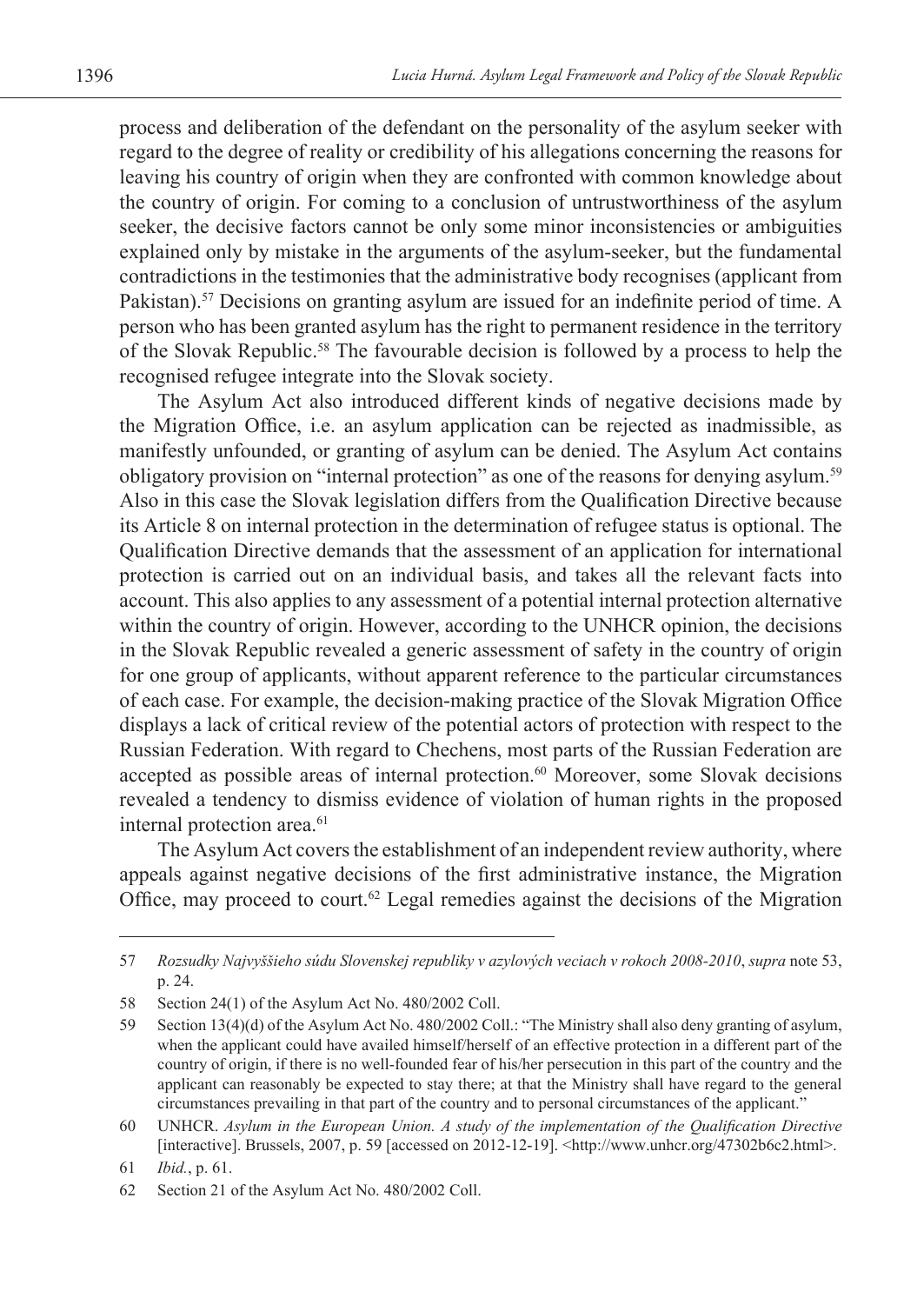Office are decided by two regional courts – the Regional Court of Bratislava and the Regional Court of Košice.63 Remedies against the judicial decisions of regional courts are assessed by the Supreme Court of the Slovak Republic. In case the Migration Office adopts a negative decision, an appeal can be filed with a court against the decision within 30 days from its delivery. In the past, it was not uncommon for petitioners to wait several months and in some cases more than 2 years, for a final decision to be made. Currently, regional courts should decide on the remedy against a decision of the Migration Office within 90 days from the delivery of the remedy. In the case of appeal procedure, the Supreme Court of the Slovak Republic shall decide on the remedy within 60 days from the delivery of the remedy to the appellate court. If the courts cancel the decision of the Migration Office, the file returns back to the Migration Office for further proceedings, in which the Migration Office is bound by the legal opinion of the court.

The subsidiary protection (informally called "small asylum") represents a new form of international protection. Pursuant to the Asylum Act, in addition to the asylum status, subsidiary protection<sup>64</sup> can also be granted against serious harm<sup>65</sup> in the country of origin. Subsidiary protection can be granted to third-country nationals failing to satisfy the conditions for granting the asylum status but in need of international protection. The Slovak Republic grants the subsidiary protection status from 1 January 2007, when the amendment to the Asylum Act transposing the Qualification Directive into the Slovak national legislation came into force. The Qualification Directive has thus expanded the scope of protection in the Slovak Republic. In the Slovak Republic, subsidiary protection status appears to be the main status granted. The legal provisions concerning the reasons for granting subsidiary protection are based exclusively on the Qualification Directive, and do not allow granting subsidiary protection in the Slovak Republic for other reasons than those stipulated in the Qualification Directive.<sup>66</sup> The wording of Article  $2(f)$  of the Asylum Act differs slightly from Article 15 of the Qualification Directive because the term "in the country of origin" is omitted in the Asylum Act. Moreover, the term "person" rather than "civilian" is used in the Asylum Act.<sup>67</sup>

In practice, because there is no agreed definition of "internal armed conflict" in international law, the Slovak interpretation of this term is narrow. For example, the Slovak authorities did not consider the conflict in Chechnya as an internal armed conflict. Furthermore, they interpret the term "individual threat" restrictively. The impact of such interpretation of both terms results in the denial of subsidiary protection to persons who face a real risk of serious harm in their country of origin.<sup>68</sup>

<sup>63</sup> Article 14 of the Act No. 371/2004 Coll. on Seats and Court Circuits of the Slovak Republic.

<sup>64</sup> Section 2(c), Sections 13a – 13c of the Asylum Act No. 480/2002 Coll.

<sup>65</sup> Section 2(f) of the Asylum Act No. 480/2002 Coll.: "Serious harm means imposition of a death penalty or its execution; torture or inhuman or degrading treatment or punishment; or serious and individual threat to life or inviolability of person by reason of arbitrary violence in situations of international or internal armed conflict."

<sup>66</sup> Šnírerová, M.; Volanská, M., *supra* note 41, p. 15.

<sup>67</sup> *Asylum in the European Union*, *supra* note 46, p. 67, 75.

<sup>68</sup> *Ibid*., p. 71−81.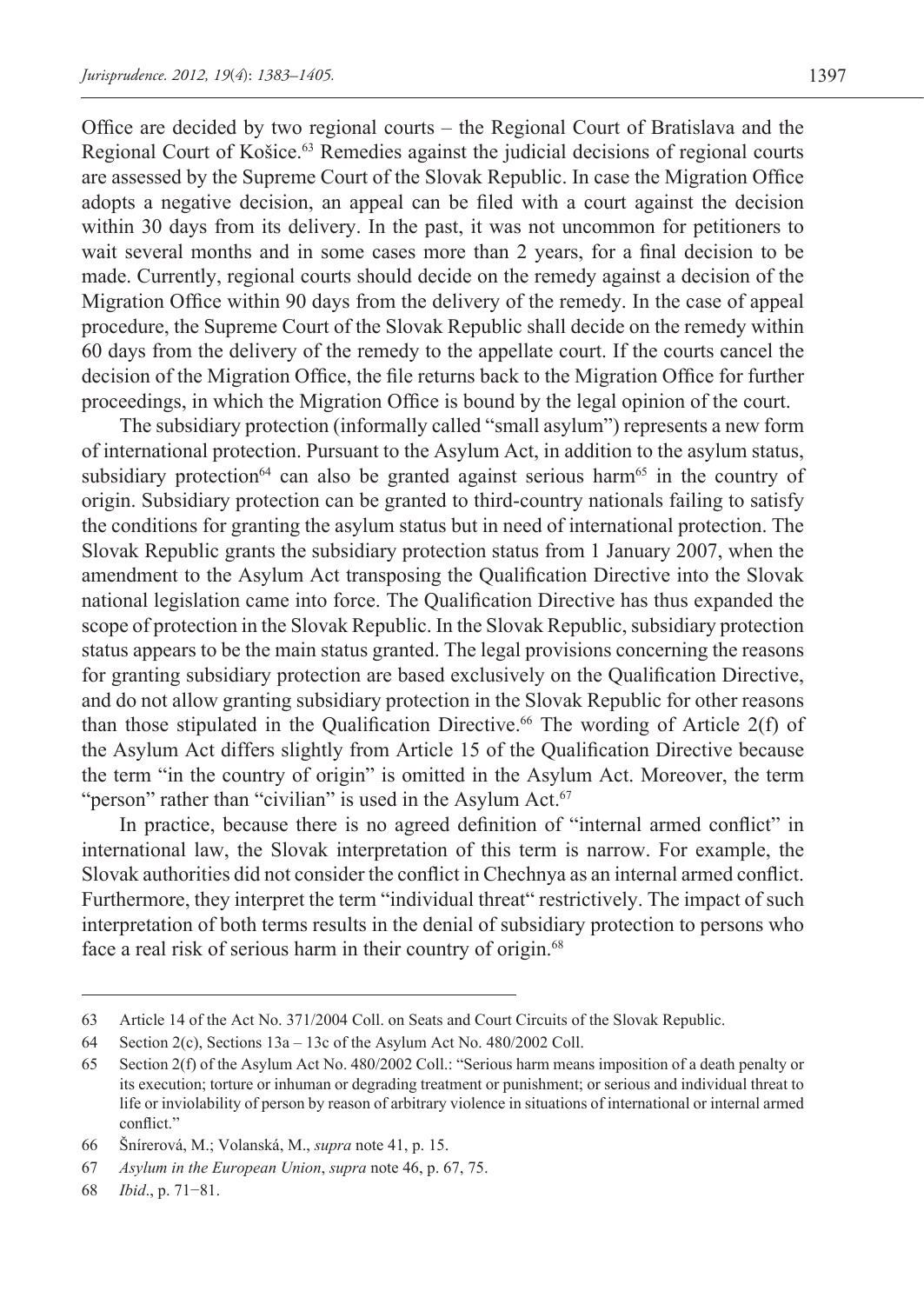On 1 January 2007, single asylum procedure was introduced in the Slovak Republic, which means that the entitlement to asylum and subsidiary protection is assessed within one asylum procedure. The conditions applying to the subsidiary protection granting procedure are identical to the conditions applying to asylum seekers in the Slovak Republic. In case the Migration Office refuses to grant asylum under the asylum procedure or withdraws asylum, it shall also assess whether the alien fulfils the conditions for granting subsidiary protection.69 The decision to reject granting asylum always contains a statement on granting or not granting subsidiary protection. Compared to asylum, subsidiary protection has a temporary character. It is granted for one year and after the lapse of one year, subsidiary protection shall always be renewed by one year upon request. An alien who was granted subsidiary protection shall be entitled to temporary stay on the territory of the Slovak Republic. The Asylum Act also allows for reunification of the person granted subsidiary protection with his or her family.<sup>70</sup>

Over the last years, the Supreme Court of the Slovak Republic rendered several judgements related to subsidiary protection. For instance, Judgment of the Supreme Court of the Slovak Republic, File No. 1Sža/77/2010 of 12 October 2010: The meaning and purpose of subsidiary protection is to provide subsidiary protection and the possibility of legal residence in the territory of the Slovak Republic to those applicants for international protection who were not granted asylum, but it would be (for the reasons listed exhaustively in the Asylum Act) unreasonable, inappropriate or otherwise undesirable to require that they leave the country. Although the application of this institute of subsidiary protection is related to the objective threats upon possible return of the applicant to his or her country of origin, i.e. in part to the other factors arising at different time, as in the case of the application for the institution of asylum, the statements of the applicant himself or herself are determining when deciding whether to grant subsidiary protection or not, it is necessary to proceed from them (applicant from Pakistan).<sup>71</sup> Or the Judgement of the Supreme Court of the Slovak Republic, File No. 1Sža/72/2010 of 14 September 2010: The ongoing internal armed conflict, in this case between the government and the terrorist groups (particularly the FARC and ELN), together with the existence of serious reasons for believing that upon returning to his country of origin the complainant would face a real risk of serious and individual threat to life or integrity of persons, in the situation when the administrative file of the documents proved that the target of violence, abductions and other forms of threat to life or integrity of persons are also civilians (the complainant claimed that he was the victim of kidnapping by guerrillas) and that they even account for the majority of the victims of conflict, is one of the facts that within the meaning of the Section 2(f) of the Asylum Act pertains to the forms of "serious harm" (applicant from Columbia).<sup>72</sup>

72 *Ibid*.

<sup>69</sup> Section 20(4) of the Asylum Act No. 480/2002 Coll.

<sup>70</sup> *Ibid.*, Section 13b.

<sup>71</sup> *Rozsudky Najvyššieho súdu Slovenskej republiky v azylových veciach v rokoch 2008-2010*, *supra* note 53, p. 23.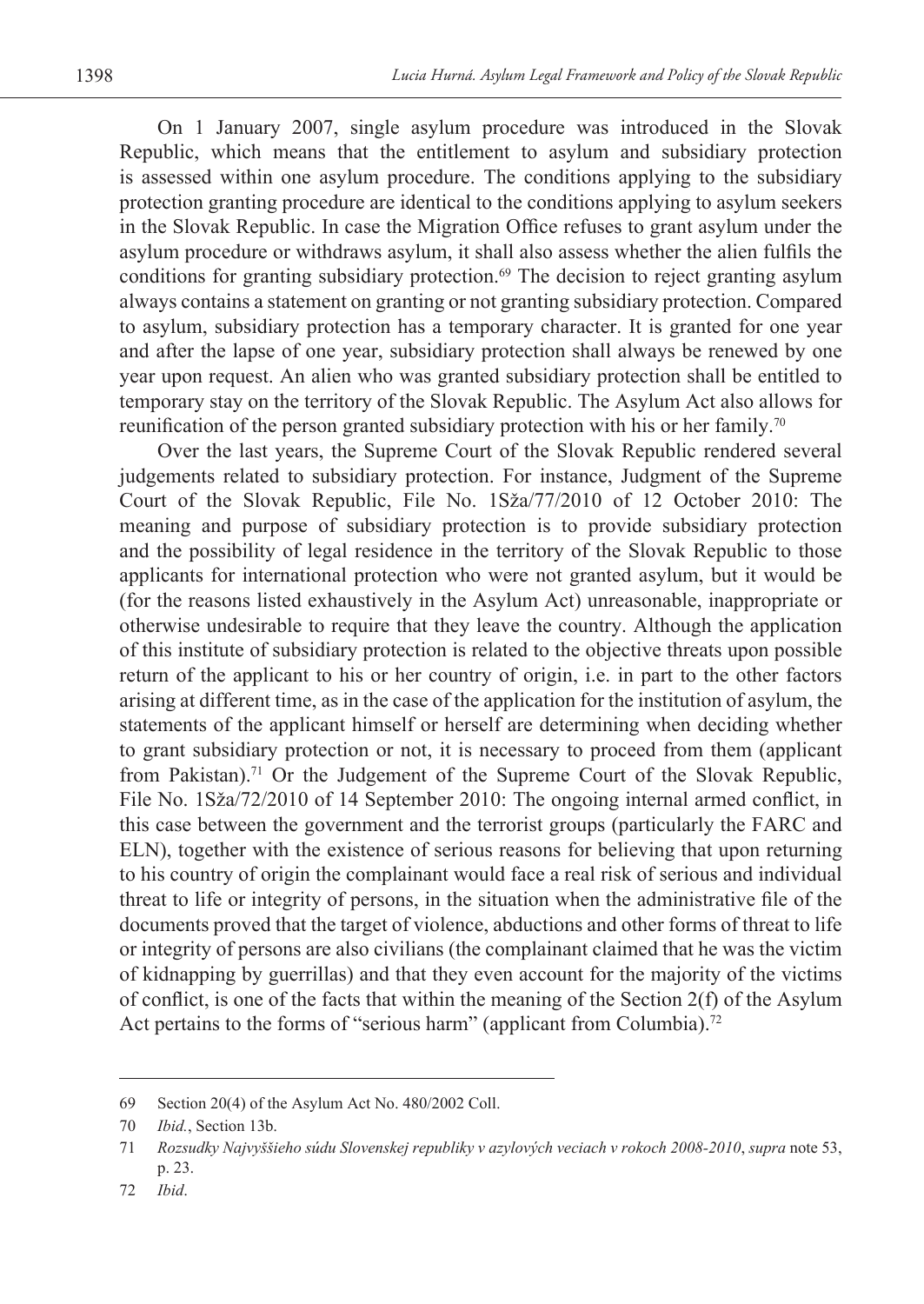According to the Asylum Act, the Slovak Republic may also grant temporary shelter<sup>73</sup>, which is the European Union instrument regulated by the Temporary Protection Directive. The term "temporary protection" was not transposed into the new Asylum Act word by word, but the term "temporary shelter" was accepted instead. Temporary shelter is granted for the purpose of protecting aliens from war conflicts, endemic violence, impacts of a humanitarian disaster or permanent or mass violation of human rights in the country of their origin. The legal provisions concerning the reasons for granting temporary shelter are based on the Temporary Protection Directive, and do not allow providing temporary shelter in the Slovak Republic for any reasons other than those set forth in that Directive.<sup>74</sup> In accordance with the decision of the Council of the European Union, the Government of the Slovak Republic determines the commencement, the conditions and termination of temporary shelter and allocates funds to pay the costs associated with the provision of temporary shelter. During the provision of temporary shelter, the de facto refugee is entitled to a tolerated stay on the territory of the Slovak Republic. Tolerated stay is a specific provisional type of residence that can be granted to a foreigner repeatedly. Temporary shelter can be also granted for the purpose of family reunification<sup>75</sup>

### 3. Asylum Trends in the Slovak Republic

The asylum seekers form a large group of persons of foreign origin on the territory of the Slovak Republic. The absolute growth of asylum seekers has been truly remarkable in the country since 1993, although refugee migration in the Slovak Republic is principally characterised by a continuing declining trend in the number of asylum applications.

Different phases can be identified in the development of the number of asylum seekers in the Slovak Republic. Between 1993 and 1998, the number of asylum seekers was negligible. Between 1999 and 2000, the numbers started to grow visibly. The Slovak Republic recorded the highest number of asylum applications (11395) in 2004. The extreme upsurge began in 2001, thus shocking the authorities and the public. The ratio of the number of asylum seekers to the number of native inhabitants belonged to the highest in Europe. This number has been ever decreasing since 2005 up till now. From the point of view of the long-term development of the asylum applications in the Slovak Republic, the current state is comparable to the situation in the period until 1998.

The development of the number of asylum seekers at the beginning of the 21st century to a large extent resembled the development in the area of illegal migration, and at the same time reflected the liberalisation of the Asylum Act. Introduction of the possibility to seek asylum after being detained by the police led the illegal migrants to the greater utilisation of the institute, although the original intention of these people

<sup>73</sup> *Rozsudky Najvyššieho súdu Slovenskej republiky v azylových veciach v rokoch 2008-2010, supra* note 53, Section 29−36.

<sup>74</sup> Šnírerová, M.; Volanská, M., *supra* note 41, p. 15.

<sup>75</sup> Section 31a of the Asylum Act No. 480/2002 Coll.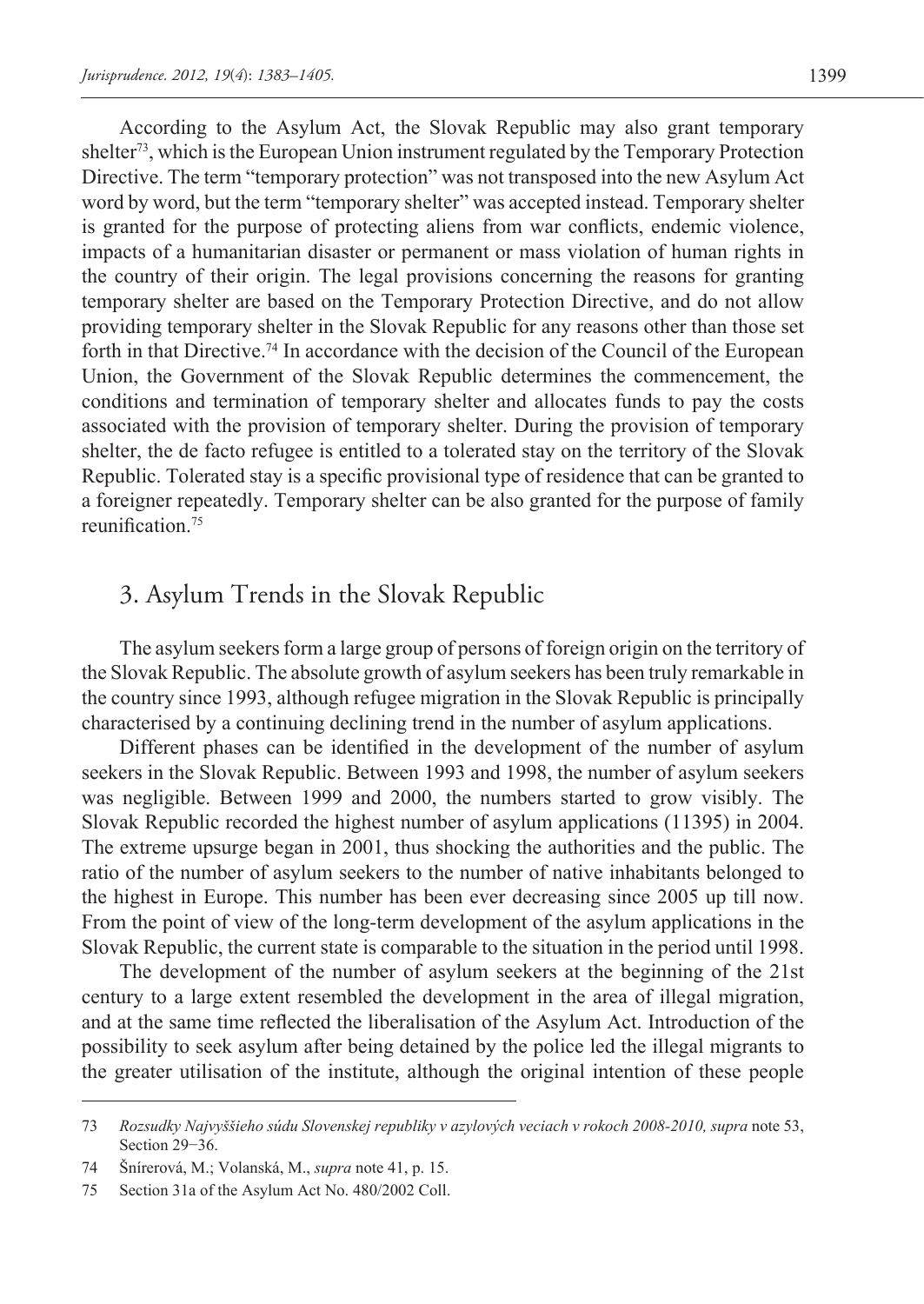was not to stay in the territory of the Slovak Republic. A stay in the country at the time of asylum proceedings gave them the security of not being returned or expelled, and enabled them to get prepared and realise the illicit crossing of the Slovak border in the direction of the originally planned destination.<sup>76</sup> On the other hand, several persisting factors can be distinguished causing the radical decrease in the number of asylum seekers in the Slovak Republic since 2005. The first one includes the general decrease in the number of asylum seekers within the European Union. The second one concerns the application of the Dublin Regulation.<sup>77</sup> In compliance with the enactment of the regulation, a person who applied for asylum in the Slovak Republic has only a minimal chance to obtain asylum in another European Union Member State by virtue of the fact that the Slovak Republic would be responsible for reviewing of this asylum application. Therefore, potential asylum seekers, being self-evidently aware of this fact, do not seek for asylum in the Slovak Republic.78 The other reasons are improved effectiveness of the state border protection after joining the Schengen Area, the absence of large foreigners' communities in the Slovak Republic and a less-developed economic environment, compared to the economically more advanced countries of the European Union.79 In spite of these facts, it is necessary to admit that some foreigners seek asylum in the Slovak Republic with the intention to settle down and to get integrated into the society.

Despite the high number of asylum seekers in the Slovak Republic, only a small number of applicants were granted asylum here. The lowest number of asylums since the creation of the Slovak Republic was granted in 2006. Generally, in recent years the Slovak asylum policy has been known for its massive rejection of asylum claims. This circumstance is often subject to criticism by non-governmental organisations, international institutions and migrants.<sup>80</sup> State authorities argue for a strict observance of the laws because in most cases the intentions for seeking asylum are not genuine, but primarily those of economic nature.

The number of asylums granted on humanitarian grounds varies each year, which is due to the fact that such asylum can be granted to a foreign national where a competent employee of the Migration Office, after an appropriate deliberation, comes to the conclusion that though the person fails to satisfy the conditions for granting asylum under Section 8 of the Asylum Act, certain humanitarian reasons to be considered in

<sup>76</sup> Divinský, B. *Zahraničná migrácia v Slovenskej republike. Vývojové trendy od roku 2000.* Bratislava: Výskumné centrum Slovenskej spoločnosti pre zahraničnú politiku, 2007, p. 34.

<sup>77</sup> Council Regulation (EC) No 343/2003 of 18 February 2003 establishing the criteria and mechanisms for determining the Member State responsible for examining an asylum application lodged in one of the Member States by a third-country national. [2003] OJ L 50.

<sup>78</sup> Divinský, B., *supra* note 76, p. 34.

<sup>79</sup> International Organization for Migration. *Annual Report on Asylum and Migration Statistics in the Slovak Republic (Reference Year 2007)*. Bratislava: International Organization for Migration, 2009, p. 12 [interactive]. [accessed on 2012-06-27]. <http://www.emn.sk/phocadownload/emn\_reports/emn-sk\_annreport-on-asyl-migr-statistics-sr\_2007\_en.pdf>.

<sup>80</sup> Divinský, B. *Active Civic Participation of Immigrants in Slovakia*. Oldenburg: Carl von Ossietzky Universität, 2005, p. 9 [interactive]. [accessed on 2012-07-03]. <http://www.politis-europe.uni-oldenburg. de/download/slovakia.pdf>.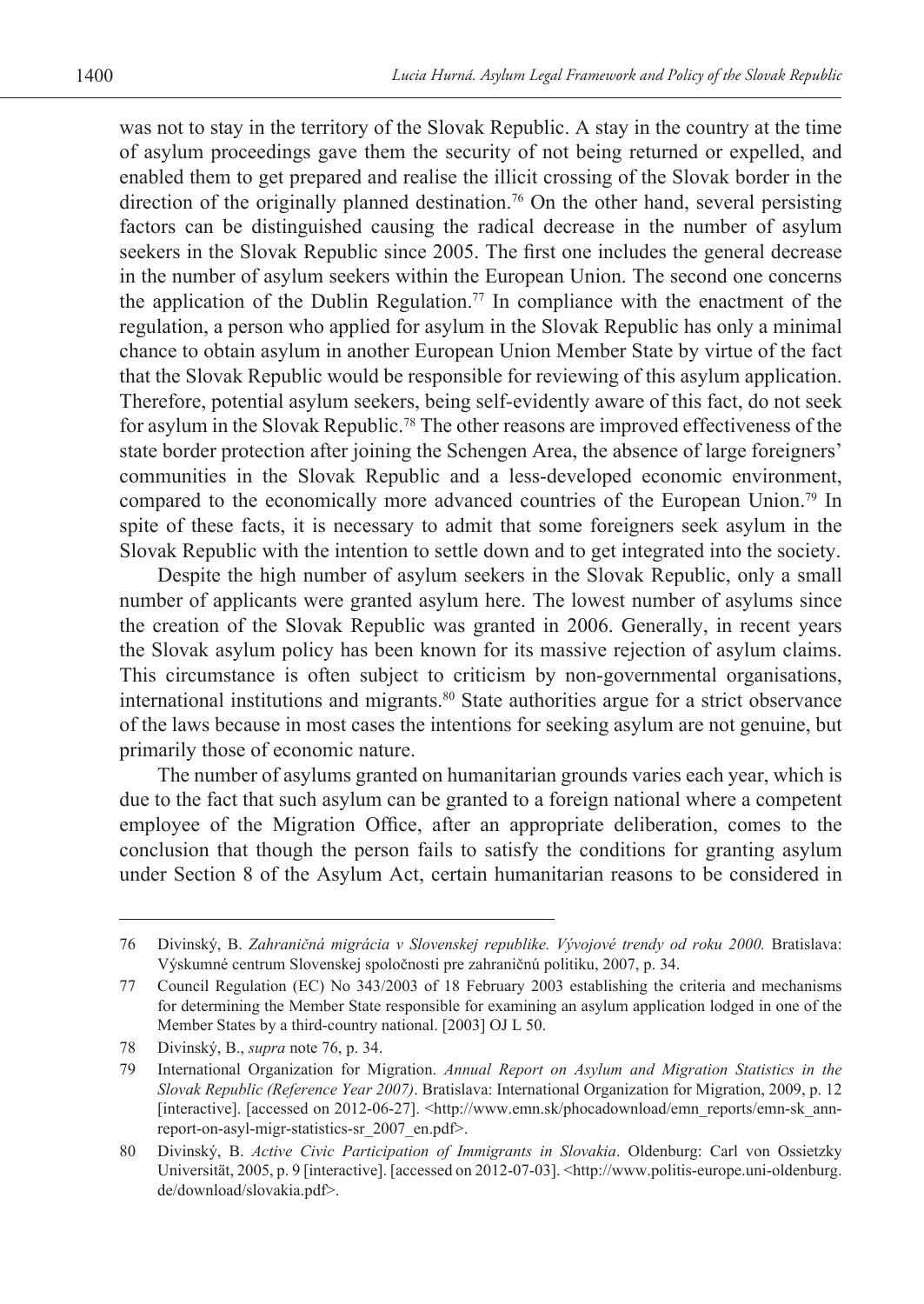the given case exist. In most cases, asylum in the Slovak Republic was mainly granted for reasons stipulated in Section 8 of the Asylum Act. For example, in 2004, asylums on humanitarian grounds were granted to 6 persons, in 2005 to 13 persons, in 2006 to 1 person, in 2007 no asylums were granted and in 2008 asylum was granted to 3 persons.81

Between 1993 and 2011 the Slovak Republic granted the majority of asylums to the nationals of Afghanistan (224) and Iraq (54).

Besides asylum, from 1 January 2007 the Slovak Republic also started granting subsidiary protection as another form of international protection. In that year, subsidiary protection was granted in 82 cases. As regards temporary protection, the Slovak Republic has not granted any temporary shelter since 1999.<sup>82</sup>

Immigrants can apply for asylum in the European Union only once, and the probability that they will obtain asylum in the Slovak Republic is very low. The fact that the Slovak Republic continues to be a transit country for asylum seekers is manifested by the large number of asylum applications that have not been assessed on their merit, but rather, the asylum granting procedure was suspended because the foreigners did not show any interest in having their applications assessed in the Slovak Republic.83 In most cases asylum seekers escape after a certain time from the refugee camps toward western European countries not thus fulfilling the conditions of the asylum procedure.

| Year | Number of<br>applications | <b>Asylum</b><br>granted | <b>Asylum</b> not<br>granted | Granted/<br>not granted<br>subsidiary<br>protection | <b>Procedures</b><br>stopped |
|------|---------------------------|--------------------------|------------------------------|-----------------------------------------------------|------------------------------|
| 1993 | 96                        | 41                       | 20                           |                                                     | 25                           |
| 1994 | 140                       | 58                       | 32                           |                                                     | 65                           |
| 1995 | 359                       | 80                       | 57                           |                                                     | 190                          |
| 1996 | 415                       | 72                       | 62                           |                                                     | 193                          |
| 1997 | 645                       | 69                       | 84                           |                                                     | 539                          |
| 1998 | 506                       | 53                       | 36                           |                                                     | 224                          |
| 1999 | 1320                      | 26                       | 176                          |                                                     | 1034                         |
| 2000 | 1556                      | 11                       | 123                          |                                                     | 1366                         |
| 2001 | 8151                      | 18                       | 130                          |                                                     | 6154                         |
| 2002 | 9743                      | 20                       | 309                          |                                                     | 8053                         |

*Table*. Overview of the asylum seekers in the Slovak Republic between 1993 and 2011

81 Šnírerová, M.; Volanská, M., *supra* note 41, p. 34.

82 *Annual Report on Asylum and Migration Statistics in the Slovak Republic (Reference Year 2007)*, *supra*  note 79, p. 11.

83 *Ibid.*, p. 13.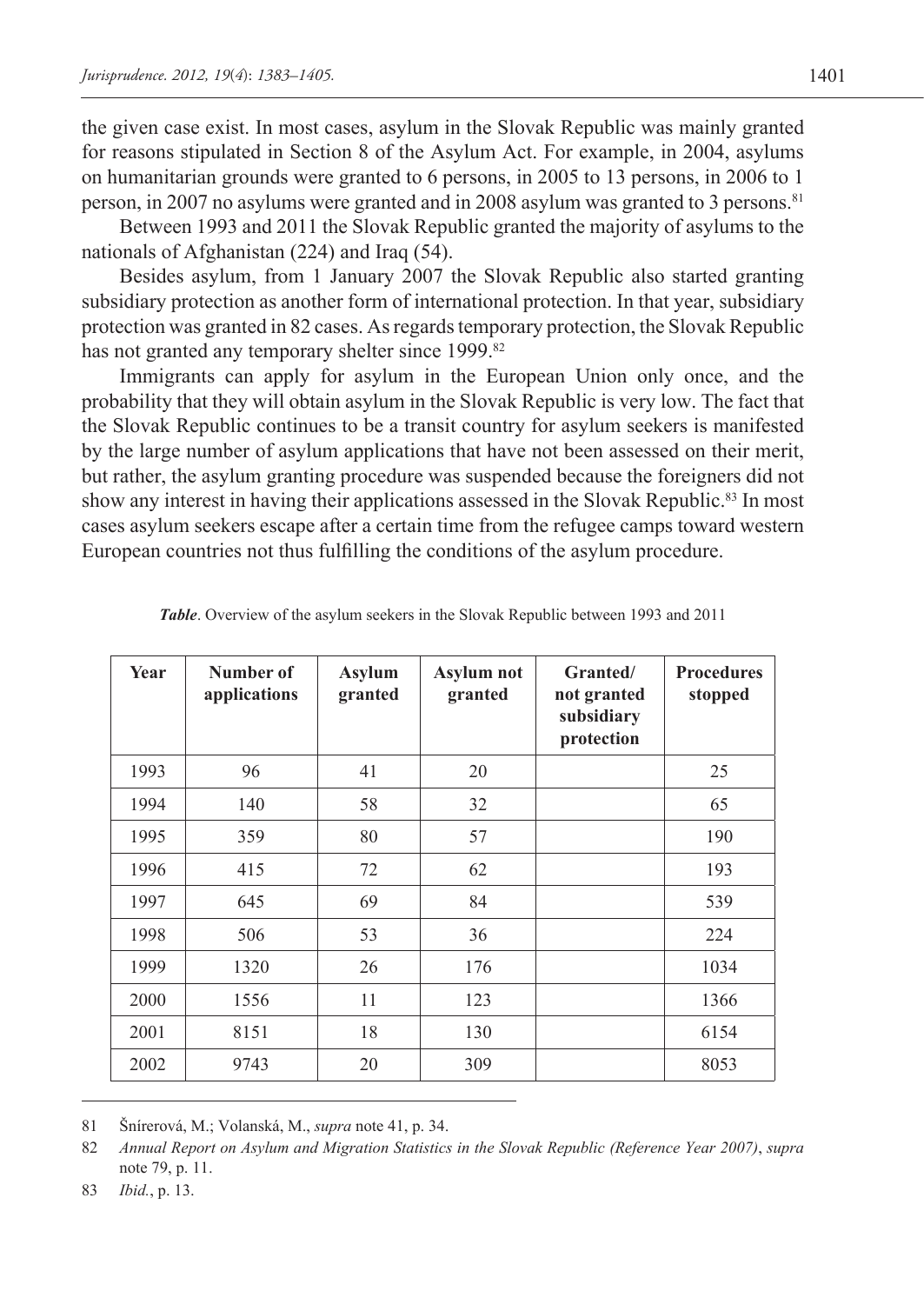| 2003  | 10358 | 11  | 531  |          | 10656 |
|-------|-------|-----|------|----------|-------|
| 2004  | 11395 | 15  | 1592 |          | 11782 |
| 2005  | 3549  | 25  | 827  |          | 2930  |
| 2006  | 2849  | 8   | 861  |          | 1940  |
| 2007  | 2642  | 14  | 1177 | 82/646   | 1693  |
| 2008  | 909   | 22  | 416  | 66/273   | 457   |
| 2009  | 822   | 14  | 330  | 98/165   | 460   |
| 2010  | 541   | 15  | 180  | 57/104   | 361   |
| 2011  | 491   | 12  | 186  | 91/48    | 270   |
| Total | 56487 | 584 | 7129 | 394/1236 | 48392 |

Source: Migration office of the Ministry of the Interior of the Slovak Republic, Statistical report – year 2011.

### Conclusion

Asylum issues represent a dynamic agenda subject to an increasing extent of harmonisation at the European Union level. The Slovak Republic fully supports all activities aimed at the adoption of a common asylum system of the European Union, making use of the best experience of individual Member States. At the same time, this system respects the right of each Member State to decide independently on the terms and conditions of provision of international protection to aliens. Despite the more or less identical legislative measures, asylum seekers face severe differences in keeping their rights and overall treatment in different European Union Member States.

The Slovak Republic does not have a long-standing tradition of providing asylum to those who need it and asylum is still a field that receives relatively limited attention. The legal framework of the European Union has been, and will remain in the future, the determining basis for the Slovak Republic with respect to the asylum policy due to the reasons determined by the character of the European Union membership. In general, the transposition of the European Union legislation into the Slovak legal system has had a positive impact on the asylum policy in the country. Despite the fact that the Slovak Republic usually enacts only the minimum standards required by the relevant directives, the adoption even of such minimum standards represents a positive contribution to the national asylum system.84

However, refugee migration in the Slovak Republic is principally characterised by a continuing declining trend in the number of asylum applications compared to the previous years. Although asylum seekers represent a considerable proportion of immigrants coming to the Slovak Republic, only about one third of the claimants continued in their asylum procedure. Compared to other countries, the Slovak Republic

<sup>84</sup> Guličová, M. G.; Bargerová, Z., *supra* note 3, p. 52.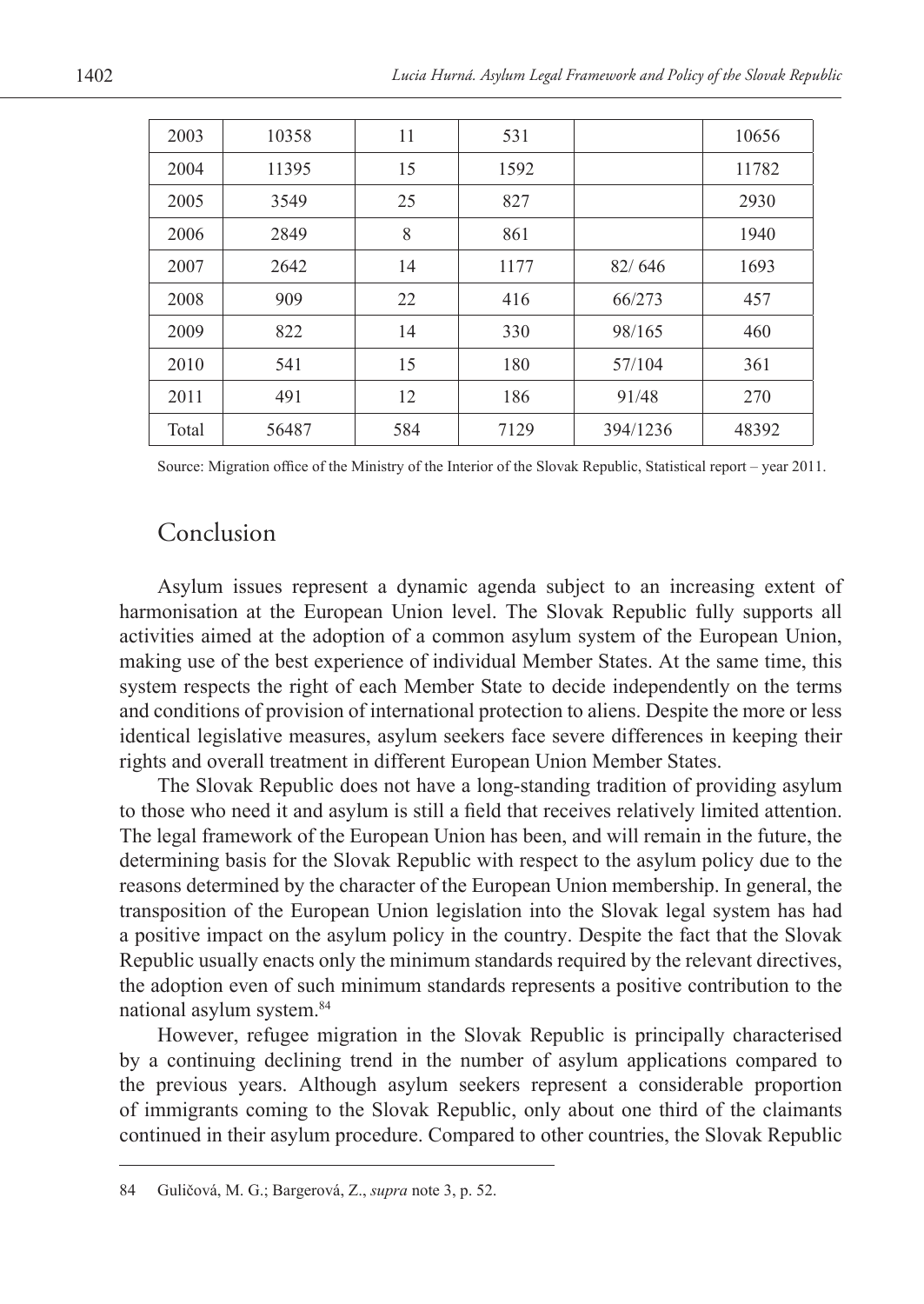remains closed not only to persons that are willing to ask for international protection, but also to those that want to live in the Slovak Republic based on the authorisation of the respective state institutions. Slovak immigration policy takes the national security into account in the first place. This and other factors may be the reason for the fact that the Slovak Republic is rather a transit than destination country for foreigners.

#### References

- Act on Refugees No. 283/1995 Coll. of 14 November 1995.
- Act on Asylum No. 480/2002 Coll. of 20 June 2002.
- Council Directive 2004/83/EC of 29 April 2004 on minimum standards for the qualification and status of third country nationals and stateless persons as refugees or as persons who otherwise need international protection and the content of the protection granted. [2004] OJ L 304.
- Divinský, B. *Active Civic Participation of Immigrants in Slovakia*. Oldenburg: Carl von Ossietzky Universität, 2005 [interactive]. [accessed on 2012-07-03]. <http://www. politis-europe.uni-oldenburg.de/download/ slovakia.pdf>.
- Divinský, B. *Zahraničná migrácia v Slovenskej republike. Vývojové trendy od roku 2000.* Bratislava: Výskumné centrum Slovenskej spoločnosti pre zahraničnú politiku, 2007.
- European Commission*. Asylum-Seekers and Refugees, a statistical report*. Eurostat Working papers, 1998, Volume 3: Central European Countries (3/1998/E/no 19) [interactive]. [accessed on 2012-06-26]. <http://epp.eurostat.ec.europa.eu/cache/ ITY\_OFFPUB/KS-AP-01-012/EN/KS-AP-01-012-EN.PDF>.
- European Commission. *Regular report from the Commission on Slovakia's progress towards accession*. 1998 [interactive]. [accessed on 2012-07-02]. <http:// ec.europa.eu/enlargement/archives/pdf/key\_ documents/1998/slovakia\_en.pdf>.
- European Commission. *Regular report from the Commission on Slovakia's progress towards accession.* 1999 [interactive]. [accessed on 2012-07-02]. <http:// ec.europa.eu/enlargement/archives/pdf/key\_ documents/1999/slovakia\_en.pdf>.
- European Commission. *Regular report from the Commission on Slovakia's progress towards accession.* 2000 [interactive]. [accessed on 2012-07-02]. <http:// ec.europa.eu/enlargement/archives/pdf/key\_ documents/2000/sk\_en.pdf>.
- European Commission. *Regular report from the Commission on Slovakia's progress towards accession.* 2001 [interactive]. [accessed on 2012-07-02]. <http:// ec.europa.eu/enlargement/archives/pdf/key\_ documents/2001/sk\_en.pdf>.
- European Commission. *Regular report from the Commission on Slovakia's progress towards accession*. 2002 [interactive]. [accessed on 2012-07-02]. <http:// ec.europa.eu/enlargement/archives/pdf/key\_ documents/2002/sk\_en.pdf>.
- European Migration Network. *Organisation of Asylum and Migration Policies in the EU Member States*. 2010 [interactive]. [accessed on 2012-06-28]. <http://www. emn.sk/phocadownload/emn\_studies/emnsk study on organiz of migr asylum policy synthesis report en.pdf>.
- European Parliament. *Migration and Asylum in Central and Eastern Europe* [interactive]. Brussels: Working Paper, 2004 [accessed on 2012-06-26]. <http://www.europarl.europa. eu/workingpapers/libe/pdf/104\_en.pdf>.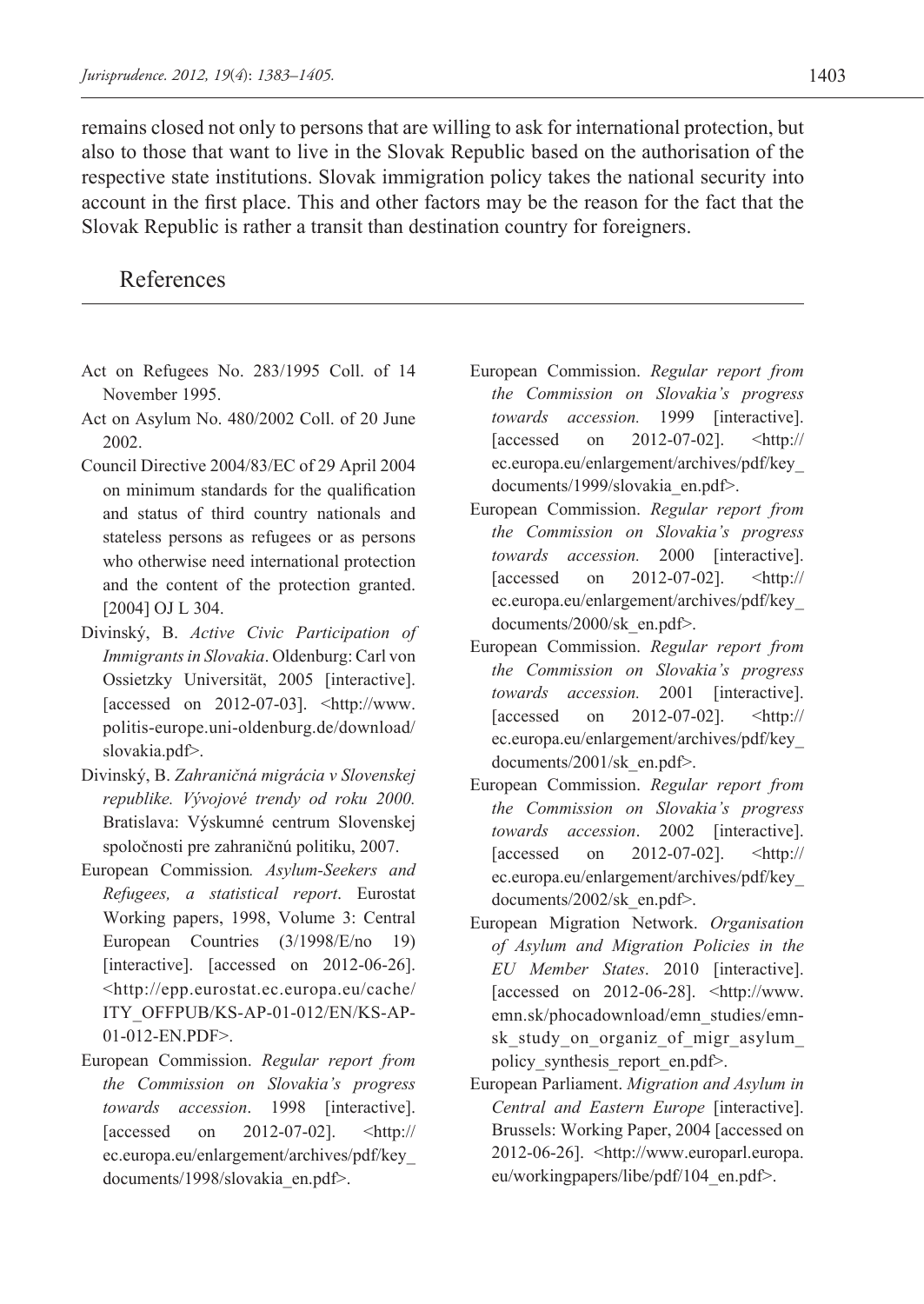- Guličová, M. G.; Bargerová, Z. *Organisation of Asylum and Migration Policies in the Slovak Republic.* Bratislava: International Organization for Migration Bratislava, 2008 [interactive]. [accessed on 2012-06- 27]. <http://www.emn.sk/phocadownload/ emn\_studies/emn-sk\_study\_on\_organiz of migr asylum policy sr en.pdf>.
- International Organization for Migration. *Annual Report on Asylum and Migration Statistics in the Slovak Republic (Reference Year 2007)*. Bratislava: International Organization for Migration, 2009 [interactive]. [accessed on 2012-06-27]. <http://www.emn.sk/phocadownload/emn\_ reports/emn-sk\_ann-report-on-asyl-migrstatistics-sr\_2007\_en.pdf>.
- Šnírerová, M.; Volanská, M. *The Different National Practices Concerning Granting of Non-EU Harmonised Protection*

*Statuses in the Slovak Republic*. Bratislava: International Organization for Migration, 2009 [interactive]. [accessed on 2012-06- 27]. <http://www.emn.sk/phocadownload/ emn\_studies/emn-sk\_study\_on\_granting of protection statuses sr\_en.pdf>.

- UNHCR. *Asylum in the European Union. A study of the implementation of the Qualification Directive.* Brussels, 2007 [interactive]. [accessed on 2012-12-19]. <http://www.unhcr.org/47302b6c2.html>.
- UNHCR. *Rozsudky Najvyššieho súdu Slovenskej republiky v azylových veciach v rokoch 2008-2010.* 2010 [interactive]. [accessed on 2012-12-17]. <http://www. unhcr-centraleurope.org/sk/pdf/zdroje/ pravne-materialy/narodne-azylovesystemy-v-strednej-europe/rozsudkynajvyssieho-sudu-sr-v-azylovych-veciachvrokoch-2008-2010.html>.

### Prieglobsčio teisinis reguliavimas ir politika Slovakijos Respublikoje

#### Lucia Hurná

#### Bratislavos ekonomikos universitetas, Slovakija

*Santrauka. Straipsnyje analizuojamas Slovakijos prieglobsčio teisinis reguliavimas bei prieglobsčio politikos koncepcijos plėtra. Taip pat aptariamos užsieniečiams suteikiamos skirtingos apsaugos formos bei pristatomos pabėgėlių migracijos tendencijos Slovakijos Respublikoje.*

*Prieglobsčio institutas buvo praktiškai nežinomas buvusios Čekoslovakijos teisinėje sistemoje, todėl prieglobsčio klausimai yra naujas socialinis reiškinys Slovakijos Respublikoje. Per pastaruosius dvidešimt metų, atsižvelgiant į tarptautines sutartis bei Europos Sąjungos teisės aktus, prieglobsčio srityje buvo priimti nacionaliniai teisės aktai, formuojama institucinė sistema.*

*Šiuo metu pagrindinis nacionalinis teisės aktas, reguliuojantis prieglobsčio suteikimo klausimus, yra Prieglobsčio aktas Nr. 480/2002, priimtas 2002 m. birželio 20 d. Šis aktas reguliuoja tarptautinę užsieniečių teisinę padėtį ir jų tarptautinę apsaugą Slovakijos Respublikoje. Pagal Prieglobsčio aktą, Slovakijos Respublikoje gali būti suteikiamos skirtingos apsaugos formos. Tarptautinė apsauga asmenims gali būti užtikrinama suteikiant pabėgėlio statusą arba papildomą apsaugą. Prieglobsčio aktas taip pat reguliuoja ir kitas užsieniečiams*